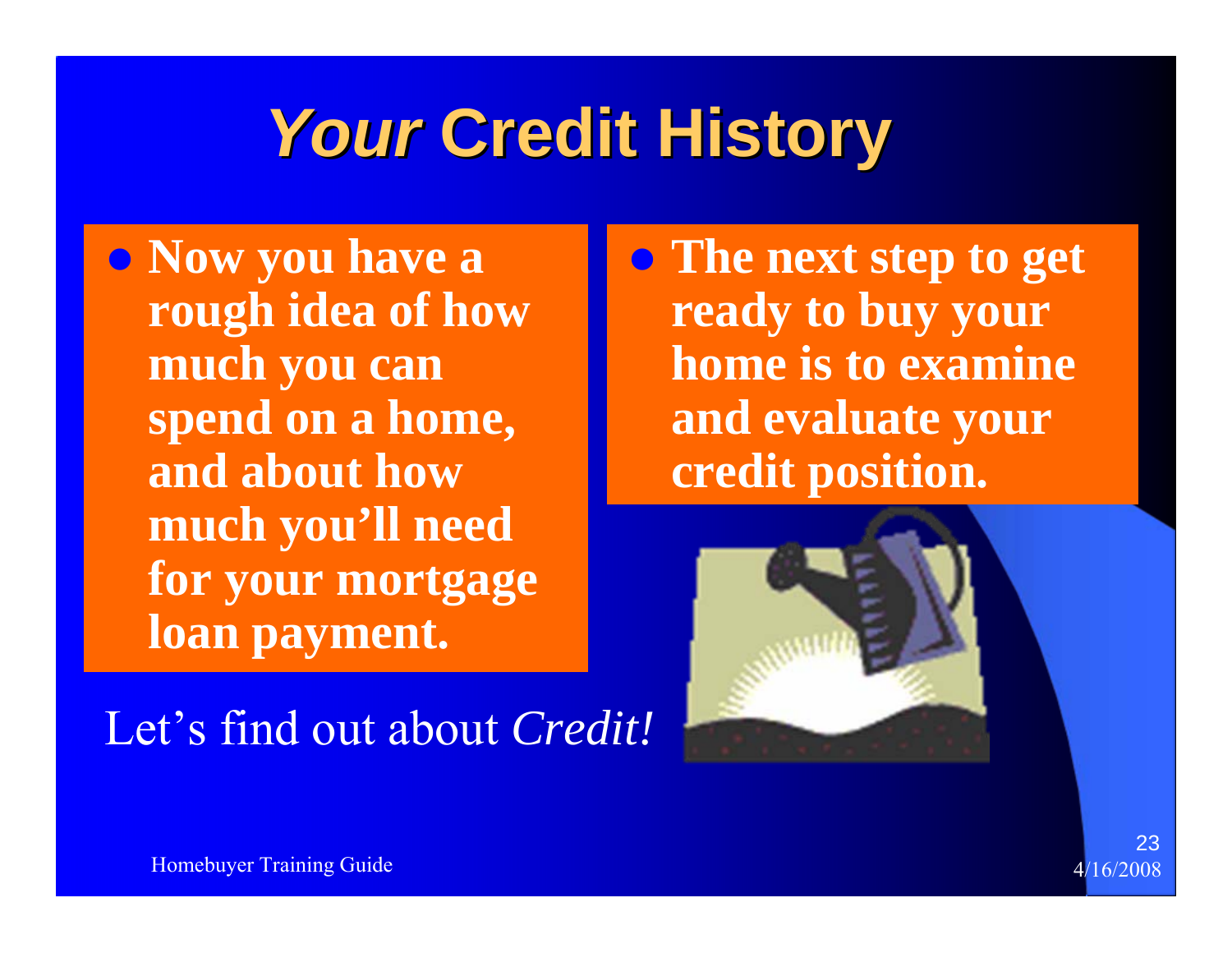### **Questions About Questions About** *Credit*

<sup>z</sup>What is *credit*? • Where does it come from?  $\bullet$  How do you establish credit?

 $\bullet$  How do you build *good* credit? z How do you *fix* bad credit?

24



Homebuyer Training Guide 4/16/2008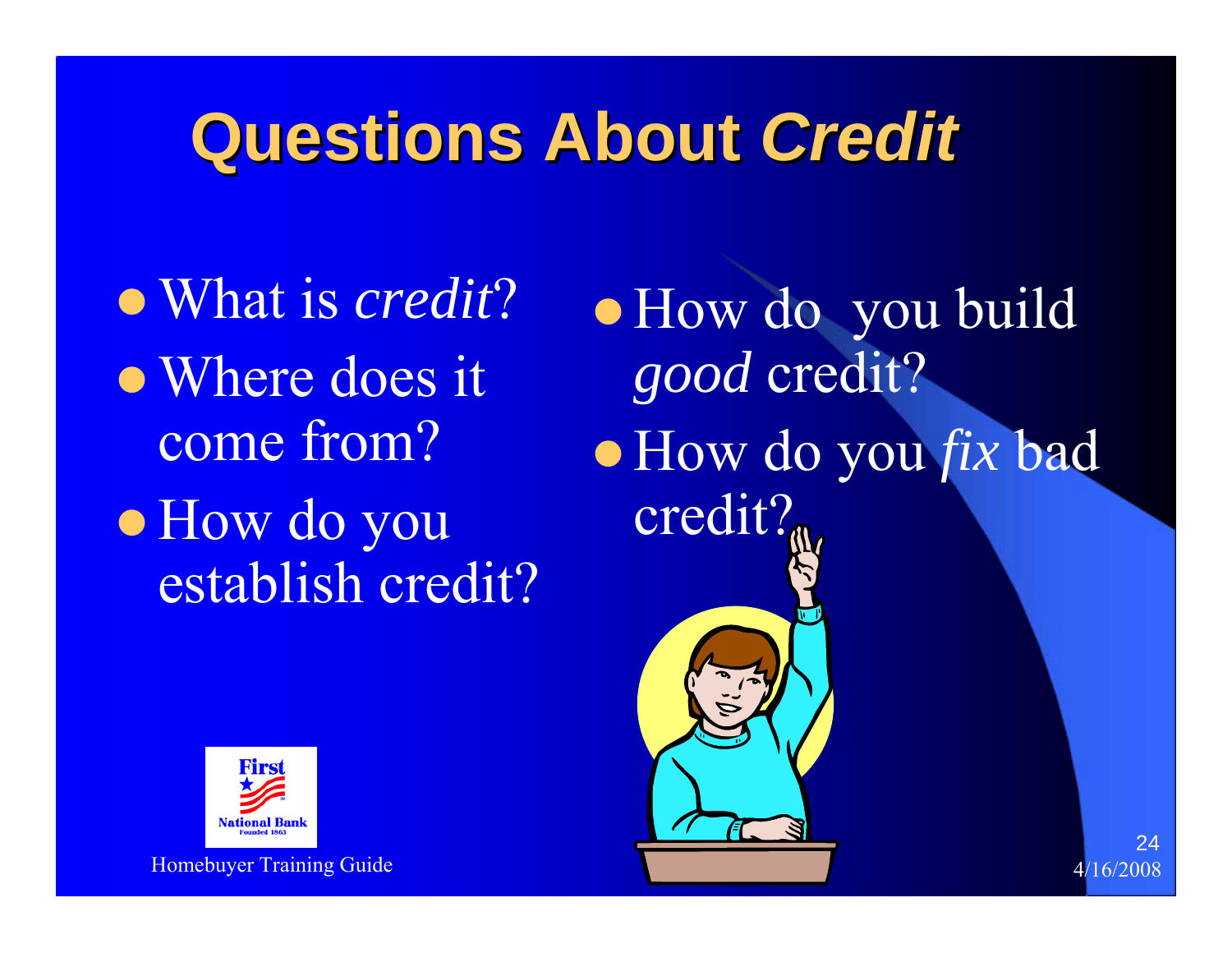### **What is Credit?**

• Credit lets you buy something now for little or no money out of pocket, and pay for it over time.

- Types of credit are **Open-End** and **Closed-End**
- z **Open-End** *(or revolving)* **is credit on an** *ongoing* **basis.**
	- o **As you pay the balance due, credit up to the limit is available to use again.**
	- o **Examples include credit cards, store charge cards***, and* **home equity loans.**
- z **Closed-End credit is extended on a** *one time, limited basis***, like a car or personal loan.**
	- o **After you pay off the loan, you must re-qualify each time you want a loan.**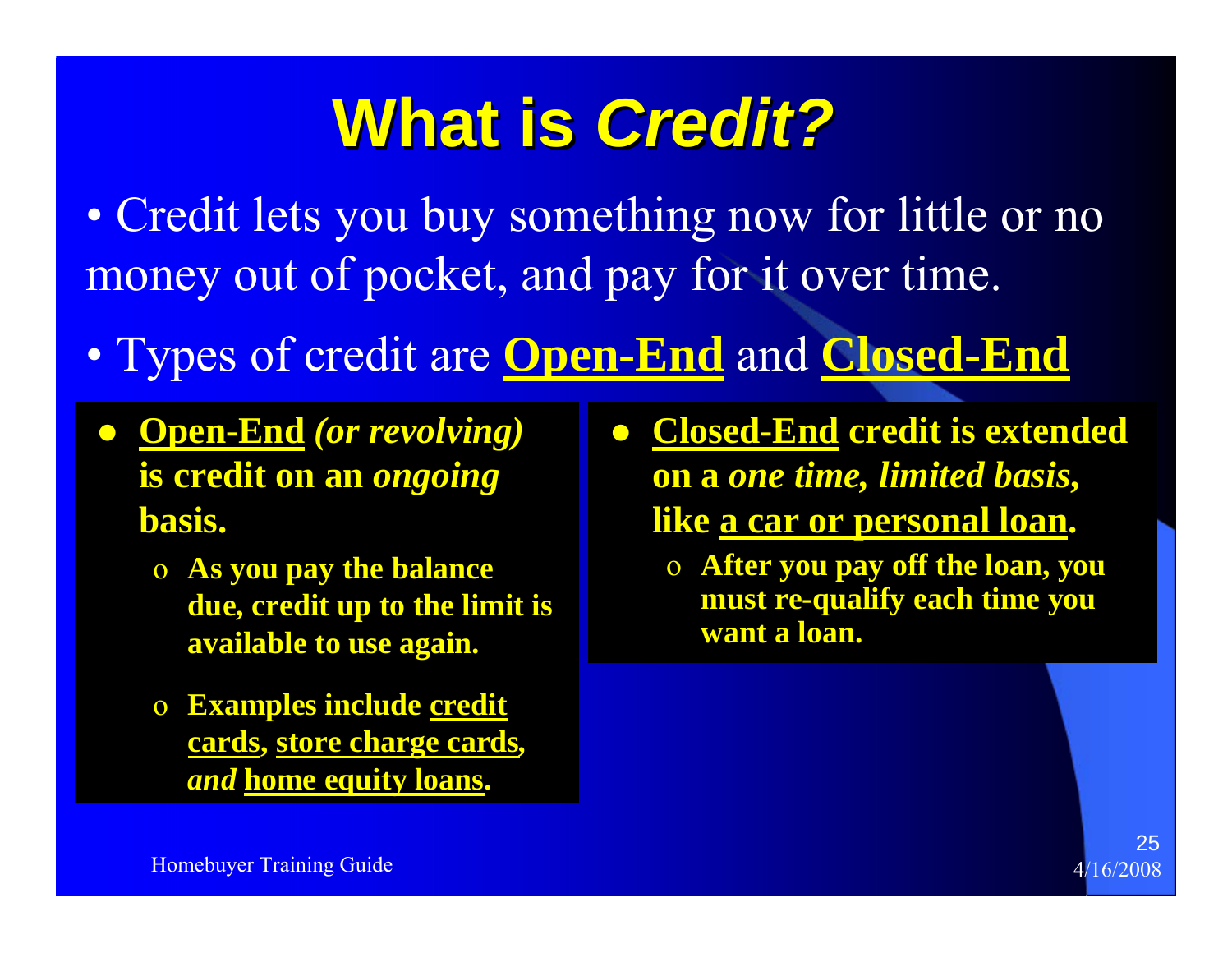### Where Does Credit Come From?

Typically, Credit is granted by:  $\sqrt{\text{Banks}}$ **VDepartment stores** V Finance companies  $\sqrt{\text{Oil} \text{ companies}}$ <sup>9</sup>Credit Unions, and <sup>9</sup>Credit Card companies **These companies are called** *Creditors.*

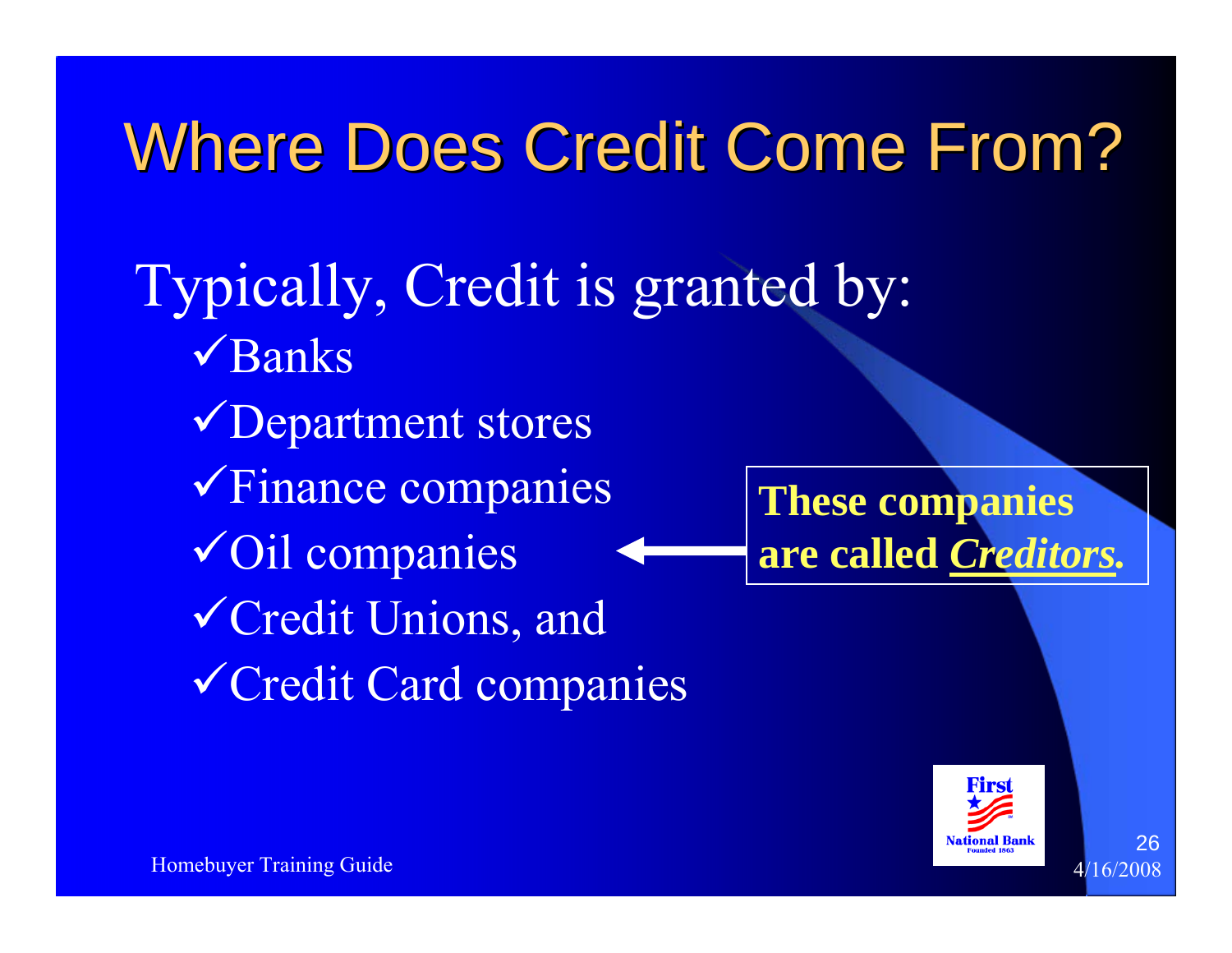**How Do I Establish Credit? How Do I Establish Credit? A** *Creditor* **looks at two things:** 

**1. You** *and* **2. Collateral (if any)**

**A** *Creditor* **reviews you as a credit risk using factors such as:**

**V**Income

- **❖ Length of employment**
- **❖ Length of residence**
- **❖ Prior credit history**
- **❖ Amount of current debt**
- **❖ Stability of your checking & savings**
- **\*Number of dependents, etc.**

Homebuyer Training Guide 4/16/2008

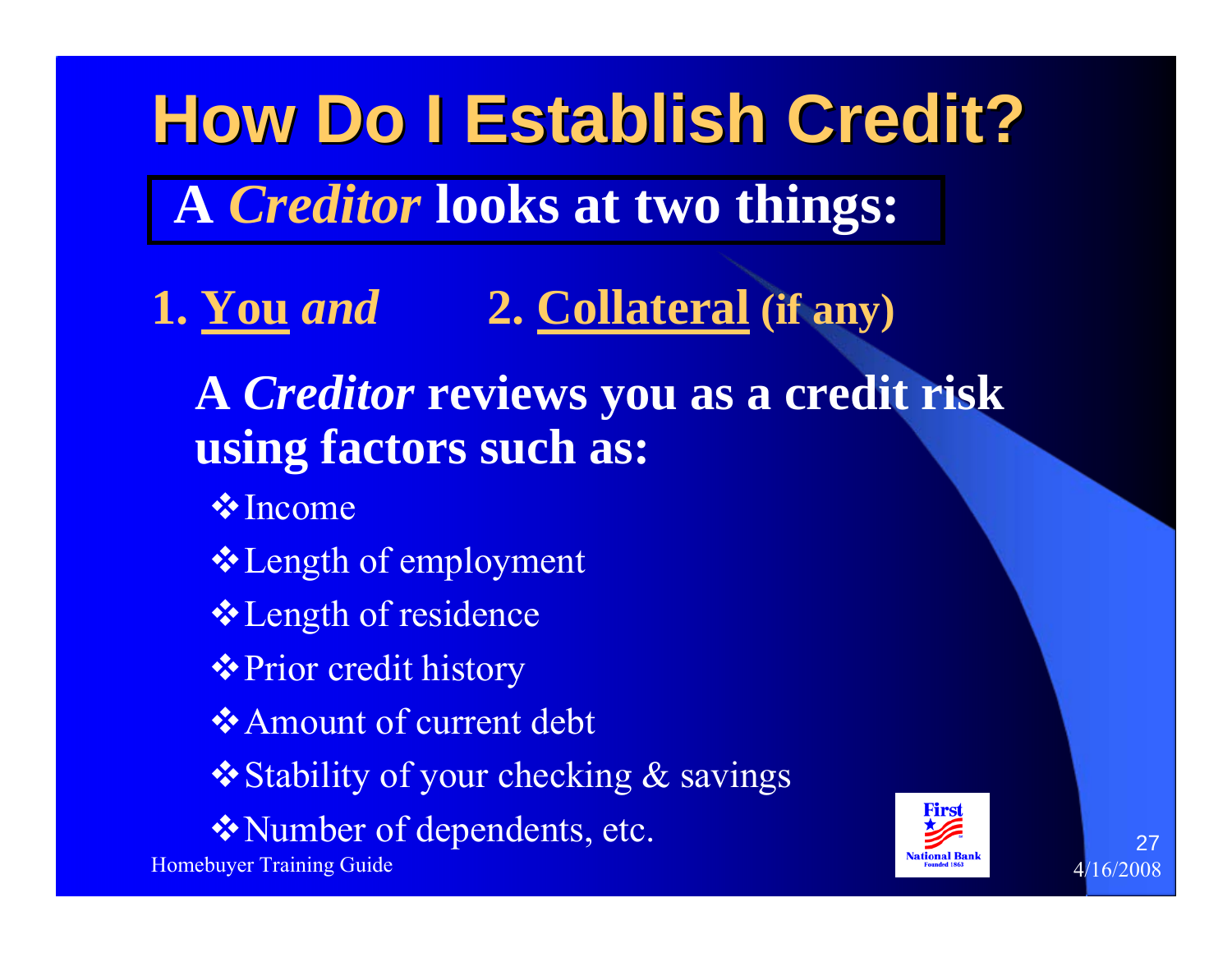### *Alternative Alternative* **Credit**

### If You Don't Have Any Credit Accounts You Can:

• Show the creditor you are willing and able to repay debts with proof of alternative credit, like paid utility bills and rent payments.

• Show evidence of debt repayment such as cancelled checks or copies of money order receipts from payment of bills and other obligations.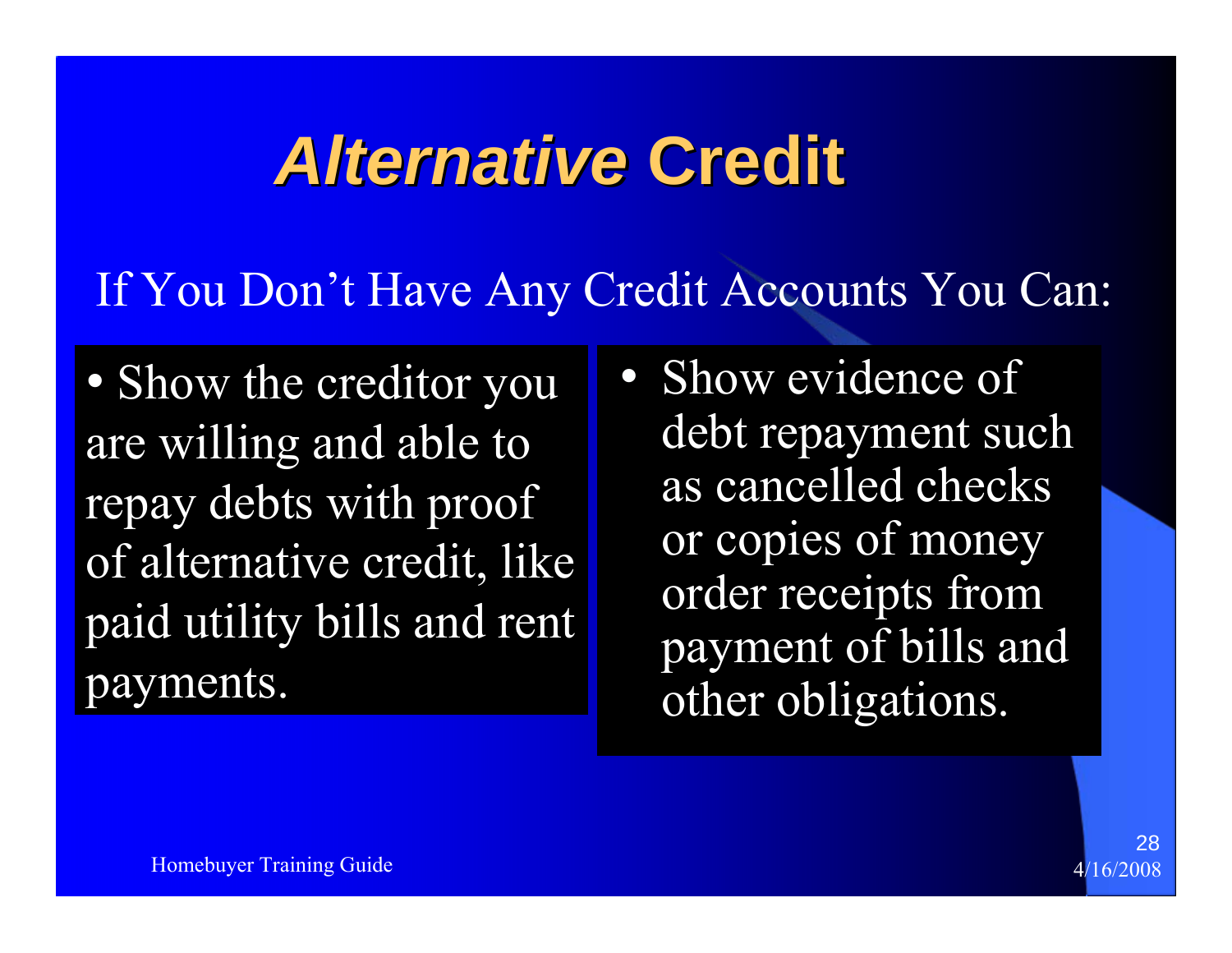# **How You Establish Good Credit**

### **Step 1**

- $\bullet$  Open a checking & savings account
- $\bullet$  Deposit enough money to cover all the checks you write.
- $\bullet$  Be sure the funds you deposit are in the account a few days before writing any checks on those funds.
- $\bullet$  Apply for credit gradually through retail store credit cards, a bank credit card, or a gas card.
- $\bullet$ *Don't* apply for more credit than you can manage!

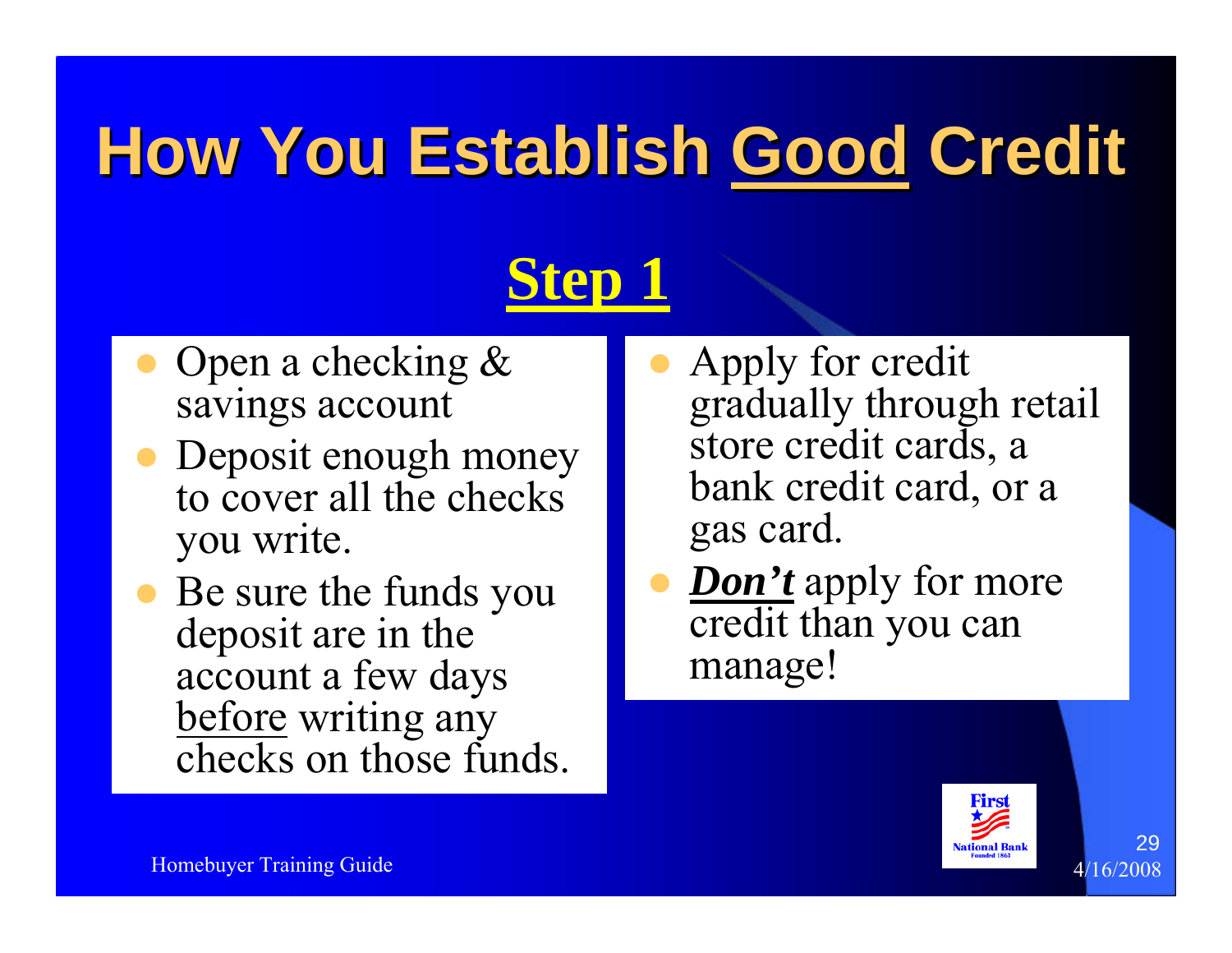## **How You Establish Good Credit Step 2**

- Make <u>regular</u> payments
- Every time you make a payment as agreed to your creditor, you are building favorable credit.
- *Consistently* pay all payments due, on time.
- Failure to repay the credit as agreed is where most people get into trouble.
- z *Don't* make only *minimum* payments; it does very little if anything to reduce your outstanding balance.
- Not paying on time will leave a black mark on your history, for a year or longer!

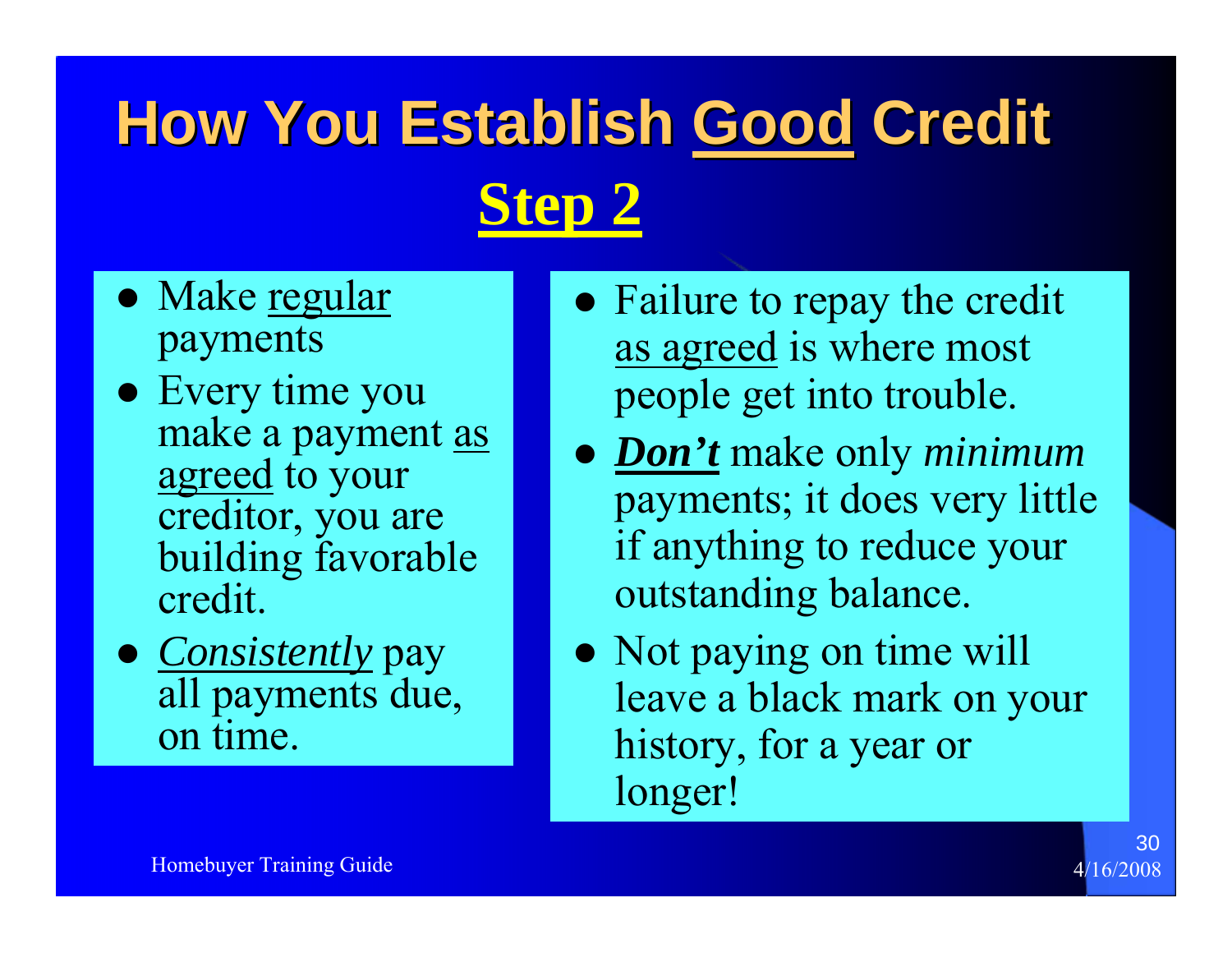# **How You Establish Good Credit Step 3**

• Don't assume you have great credit because you receive continuous *revolving* credit offers in the mail.



- Make sure you have credit when you need it for a mortgage or other loan.
- You *don't* want to be denied due to poor credit history or overextension of credit cards.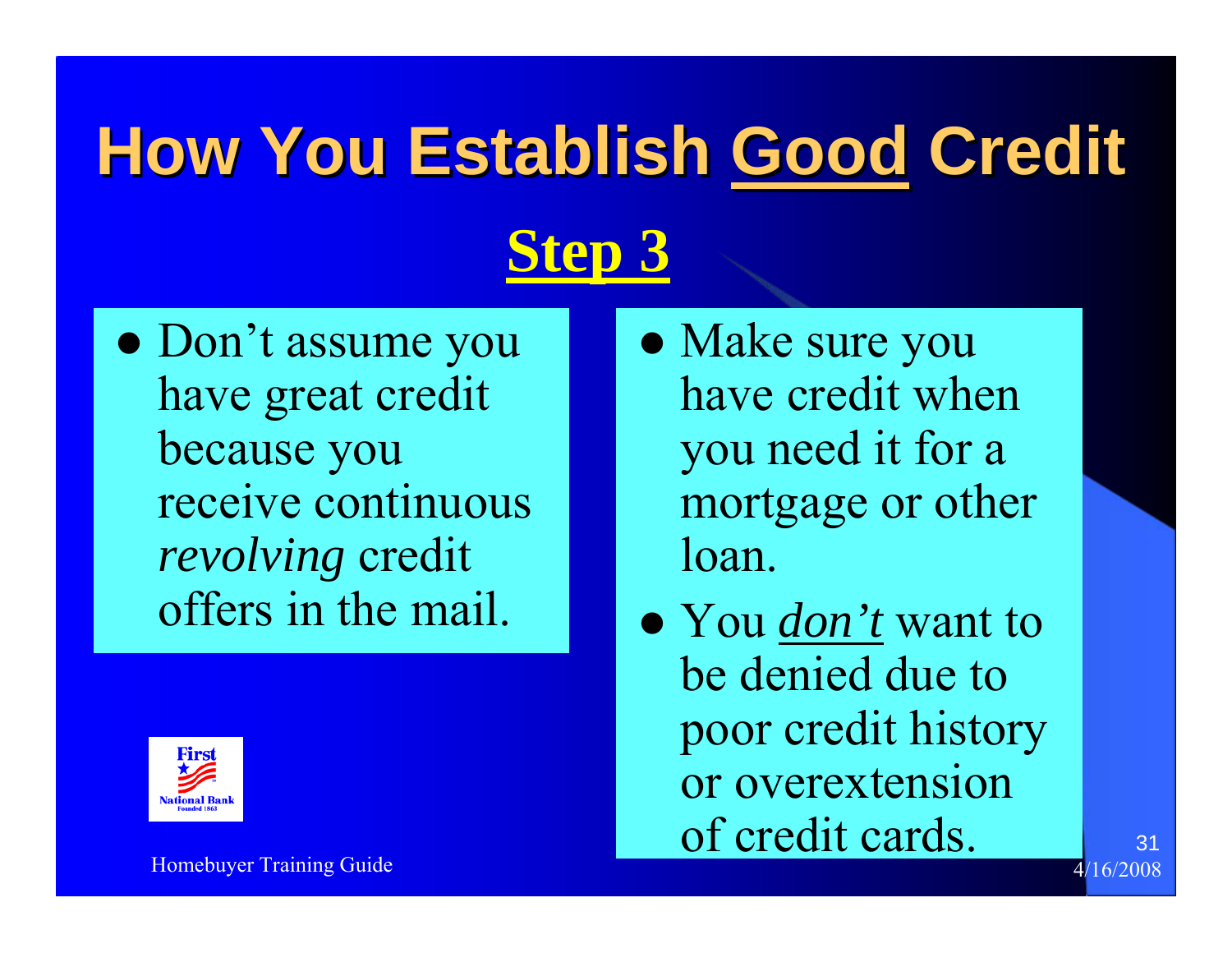# **How You Establish Good Credit Step 4**

- First determine how much credit you can afford --*15% to 20%*of your *take-homepay* is a good rule of thumb; but to be sure…
- Develop a household budget.
	-
- If you can't afford credit purchases, still concentrate on building credit, but make most purchases with cash.
- Most credit purchases should be paid off by the end of the month.
- $\bullet$  Match the useful life of the item purchased with a payment schedule that pays off the item quickly.

Homebuyer Training Guide **4/16/2008** and the state of the state of the state of the state  $4/16/2008$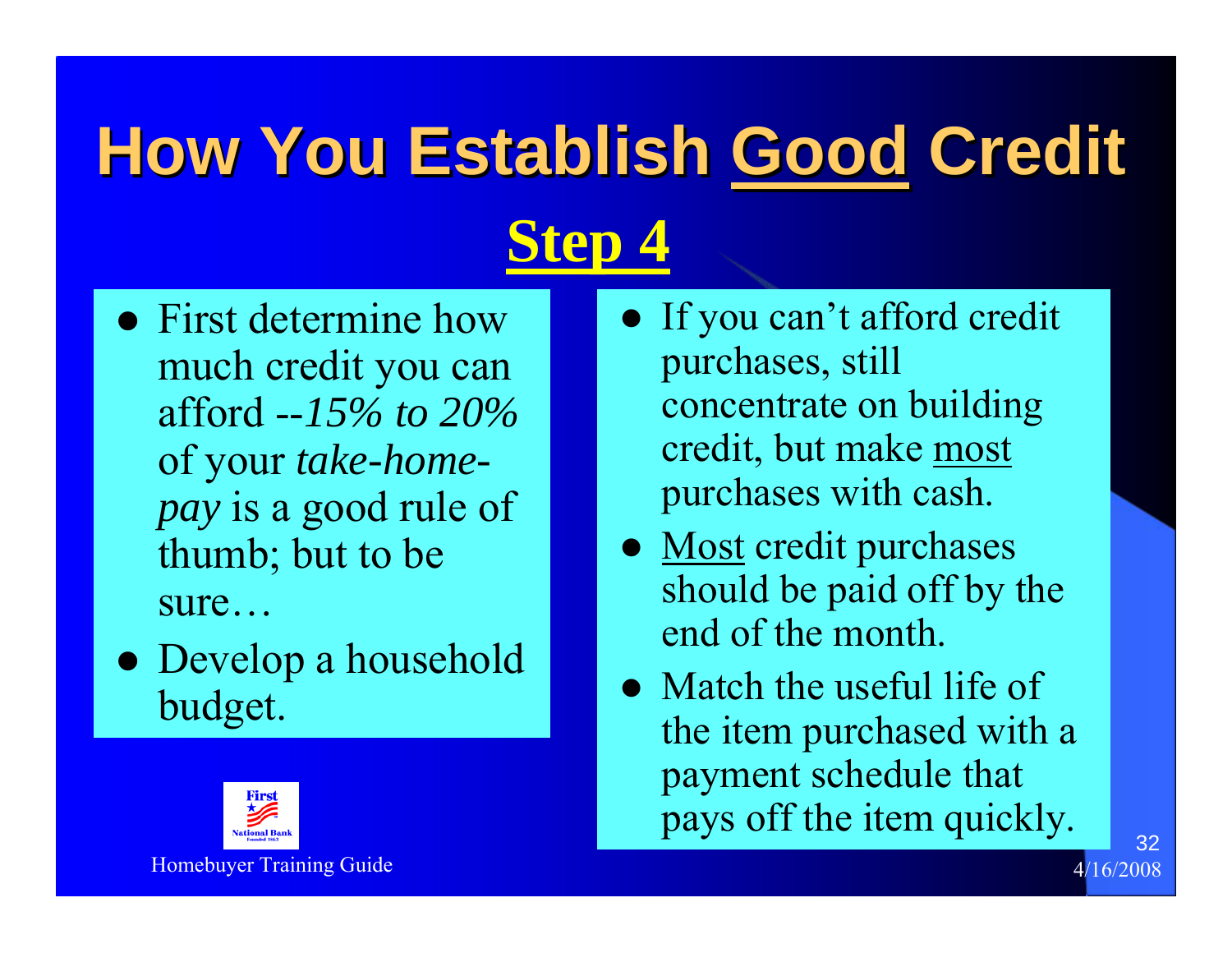## **The Credit Report The Credit Report**

- $\bullet$ **The Credit Report only provides information.**
- $\bullet$  **The** *Creditor* **uses the information to determine if you are a good or bad credit risk.**
- $\bullet$  **Each** *Creditor* **will analyze the information differently in deciding whether to extend credit to you.**
- $\bullet$  *Creditors* **also report their experience with you to**  *Credit Reporting Agencies***.**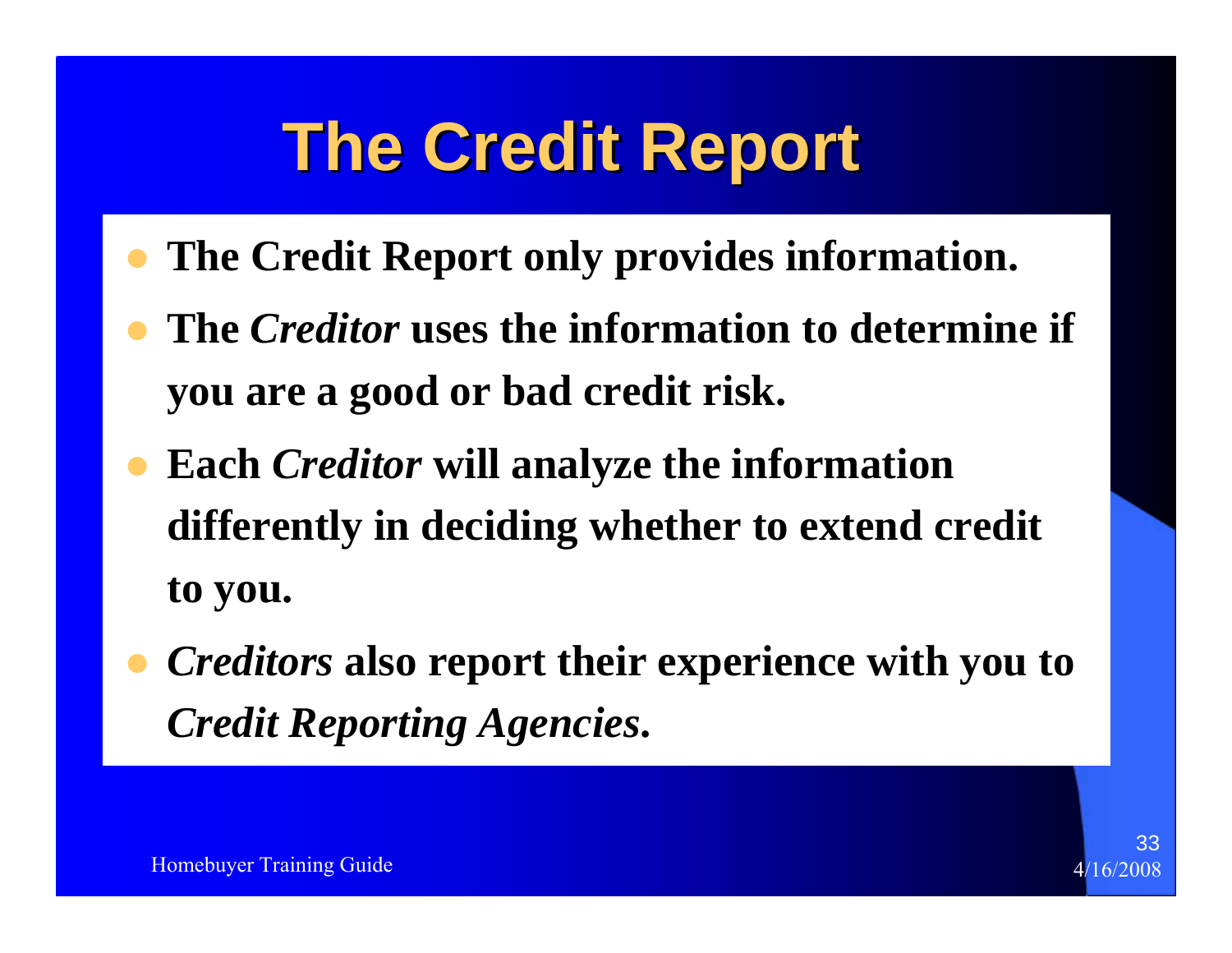**Credit Report (Continued) The 3 main Credit Reporting Agencies are: TRW 1-800-682-7654; 1-800-392-1122**

- $\bullet$ **TRANS UNION Corporation (216)779-7200**
- $\bullet$ **EQUIFAX 1-800-685-1111**

Under recent laws enacted, you can get a free credit report from them once per year. You can do this over the *Internet* or by calling them.



Homebuyer Training Guide

 $\bullet$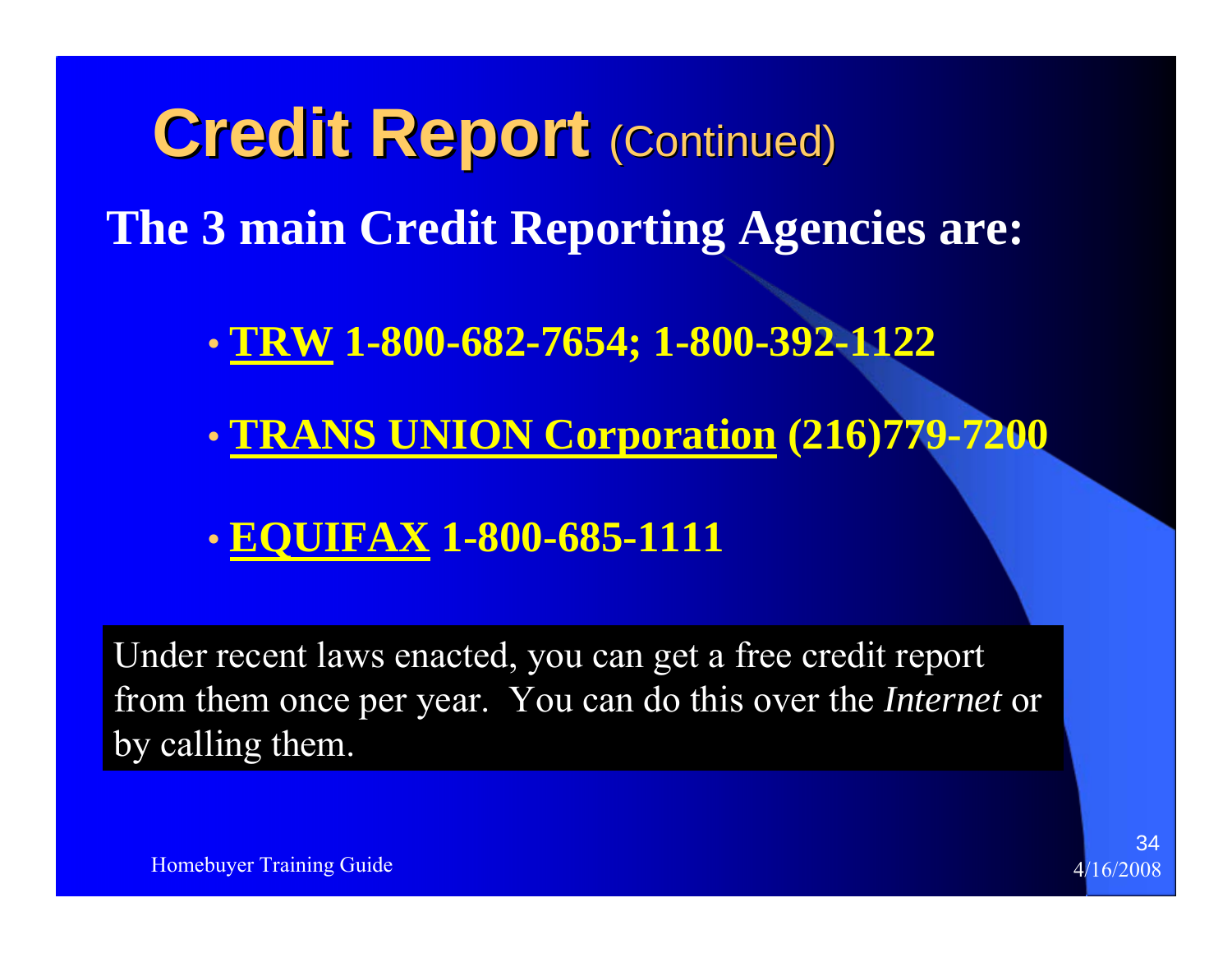### **Credit Report (Continued)**

• Lenders order credit reports from *Credit Reporting Agencies* to examine your credit history.

• The report shows if you have paid credit timely and whether there are now – or ever have been  $\sim$ problems.

• If the report shows any problems, contact the Credit Reporting Agency or Lender.

• Work with them to clear up any mistakes.

• If you do have problems, see if you can address them with a written explanation.

• Serious problems that can't be resolved, such as bankruptcy or a judgment, may prevent you from getting a loan.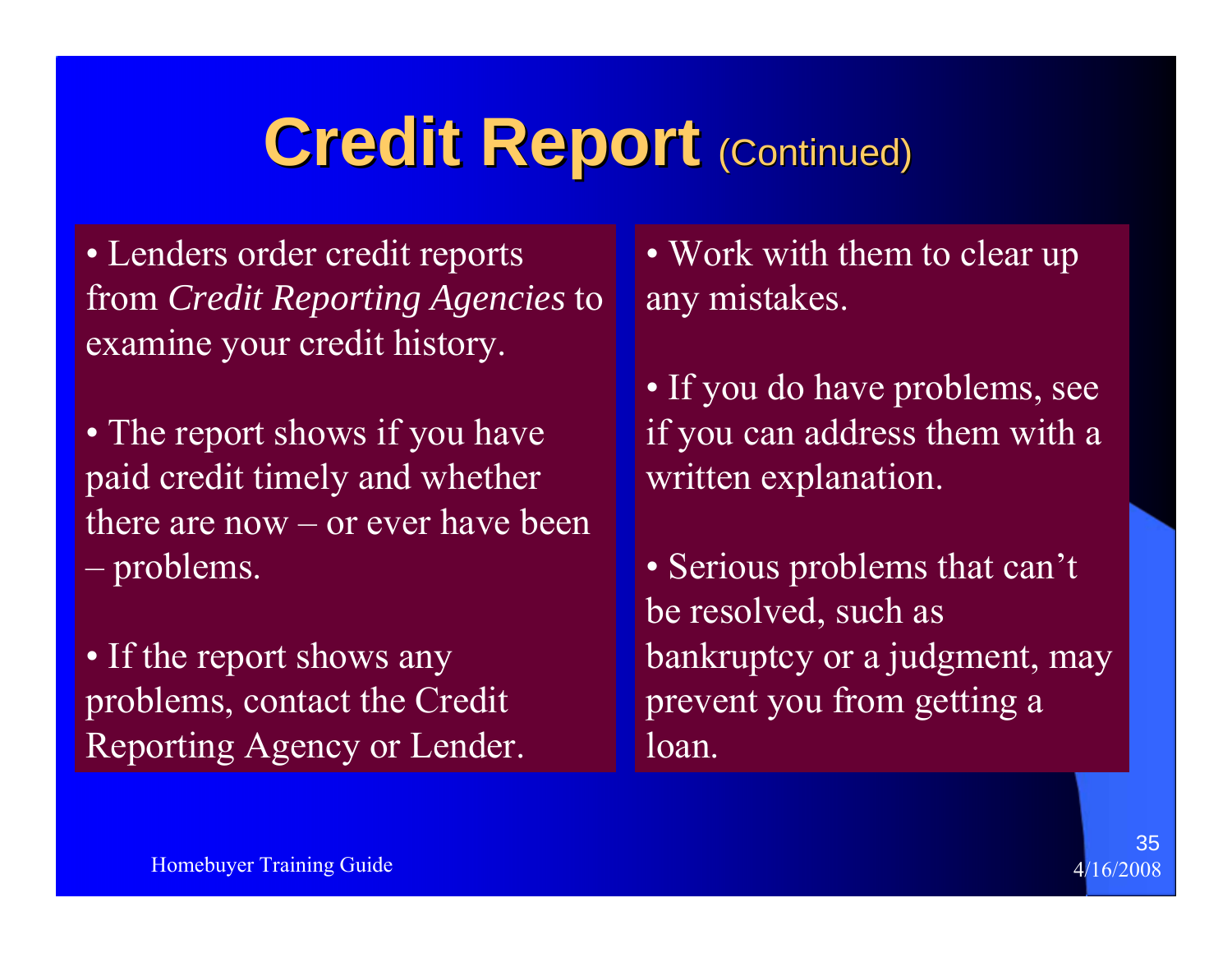### **Ok, You Have a Questionable Credit History, Now What? Credit History, Now What?**

- It can take some time, but it can be fixed.
- Contact a *non-profit* credit-counseling agency or financial counselor.
- They can help you develop a budget/debt reduction plan.
- If you work to reduce debt by making regular payments *on time* for at least a year, your credit will be improved.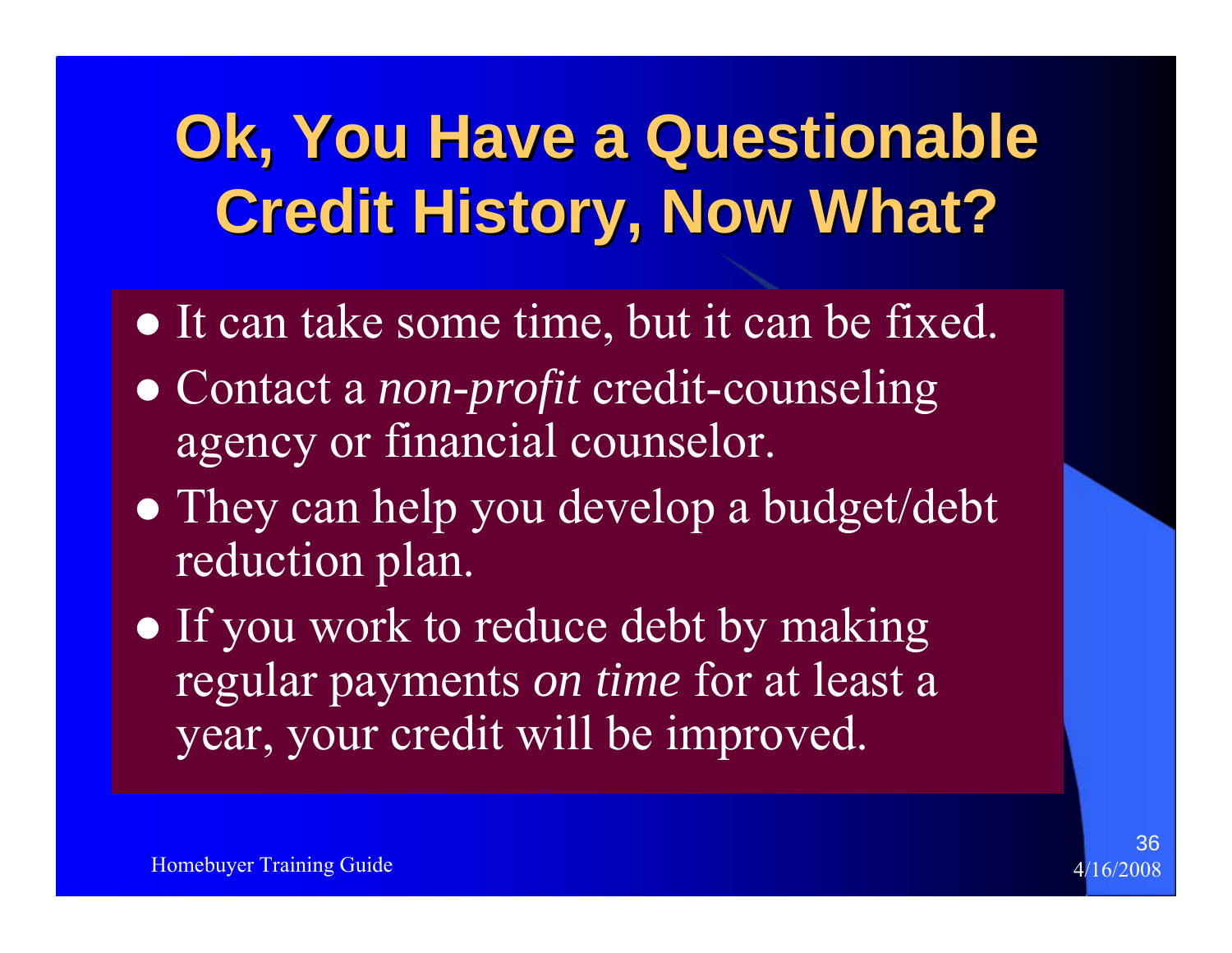### **Mon-Profit Credit Counseling**

### **• To locate the nearest CCCS agency write:**

- National Foundation for Consumer Credit 8611 2nd Ave. Suite 100 Silver Spring, MD 20910 **or**
- **Phone**: **(301)589-5600**

 $\bullet$  **Consumer Credit Counseling Service** – **1-800-388-CCCS**





Homebuyer Training Guide 4/16/2008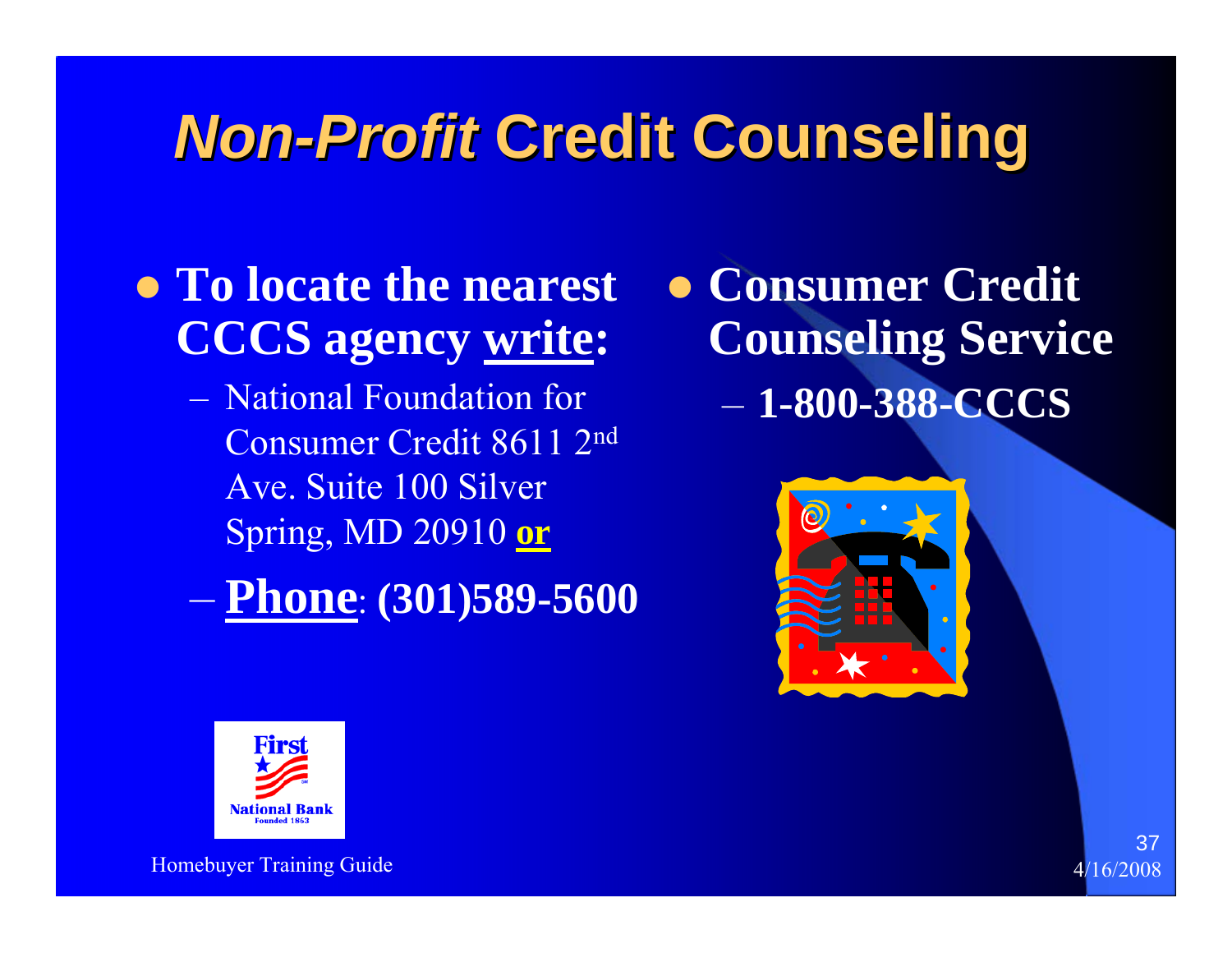**The Credit Report The Credit Report Some things included are:**

- **Identifying Information**
- •**Credit Information**
- •**Public Record Information**
- •**Inquiries**



**What is** *NOT* **included in a credit report:** 

- •**Information on your race**
- •**Religious preference**
- •**Medical history**
- •**Your lifestyle**
- •**Personal background**
- •**Political preference**
- •**Criminal record**

38

Homebuyer Training Guide 4/16/2008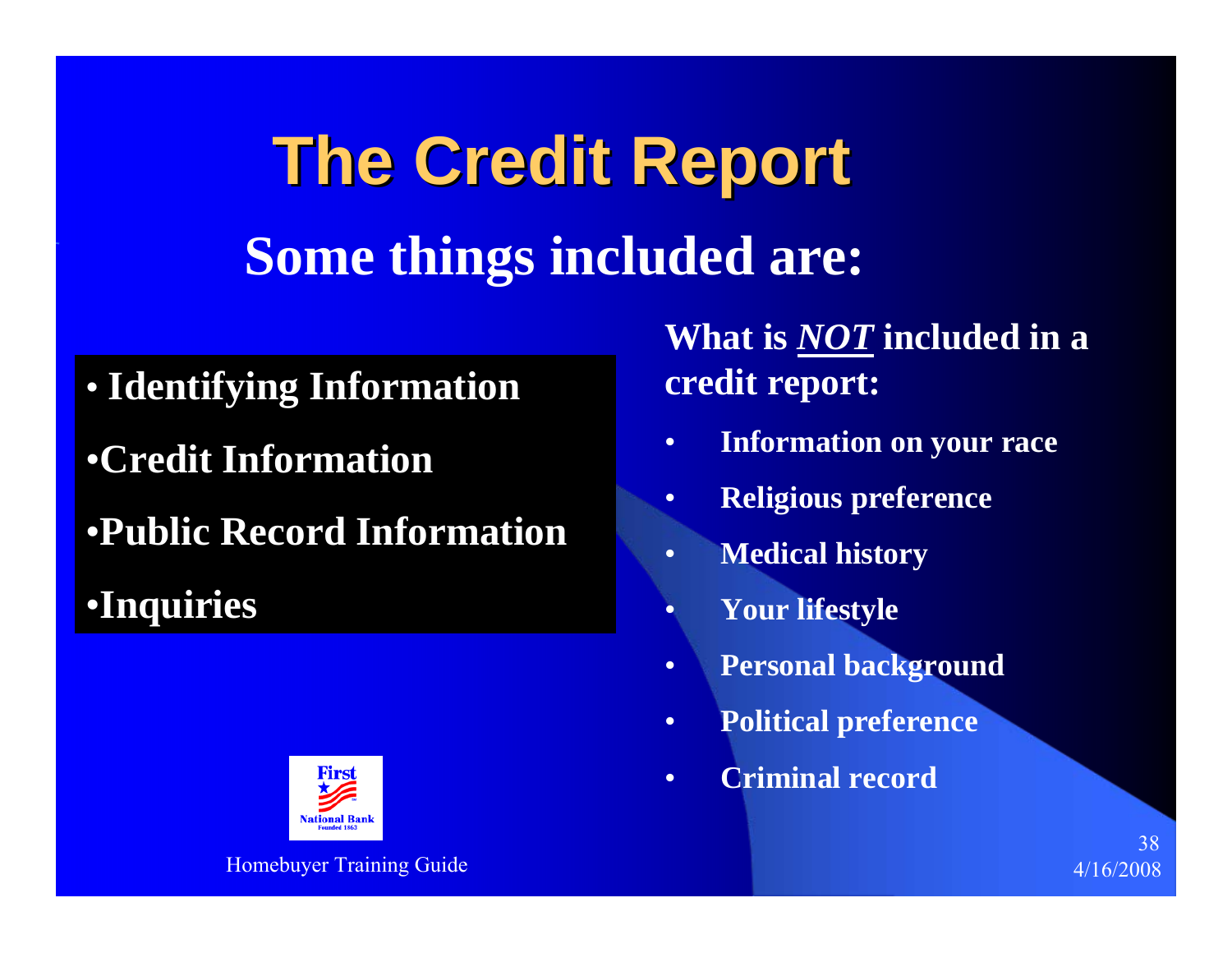### *Summary Time Summary Time***!**

**To this point in your training, you've learned:**

**How the** *pre-qualification* **process works**

 **What information the credit report shows the lender and how the lender will use it**

 **How to establish good credit, and fix credit problems**

**Now let's move on to the "Monthly Spending Planner"**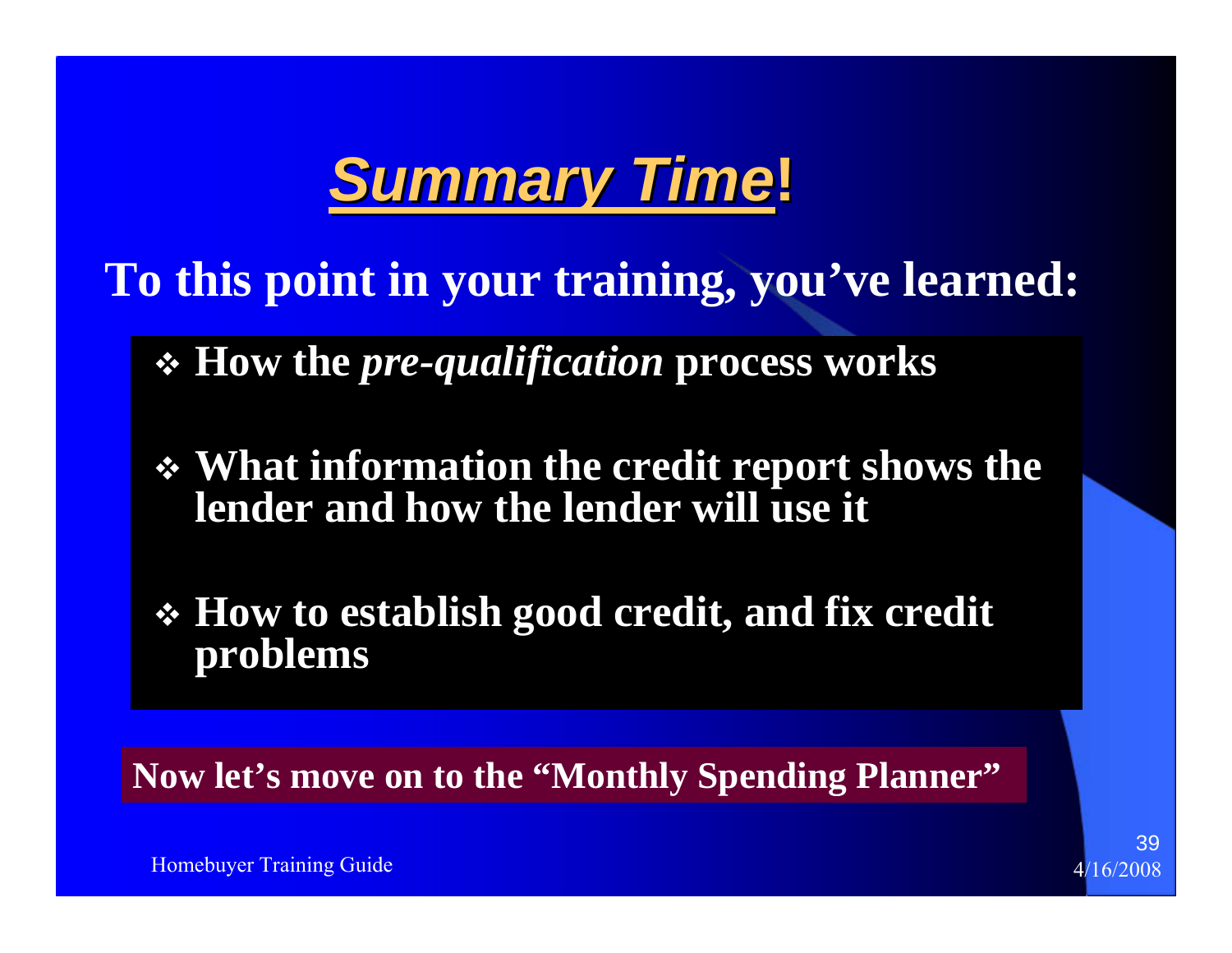# Budgeting

Your *Plan* for Successful Home Ownership

In this area of our training we'll go over a *Monthly Spending Planner* that will help you create a workable budget.

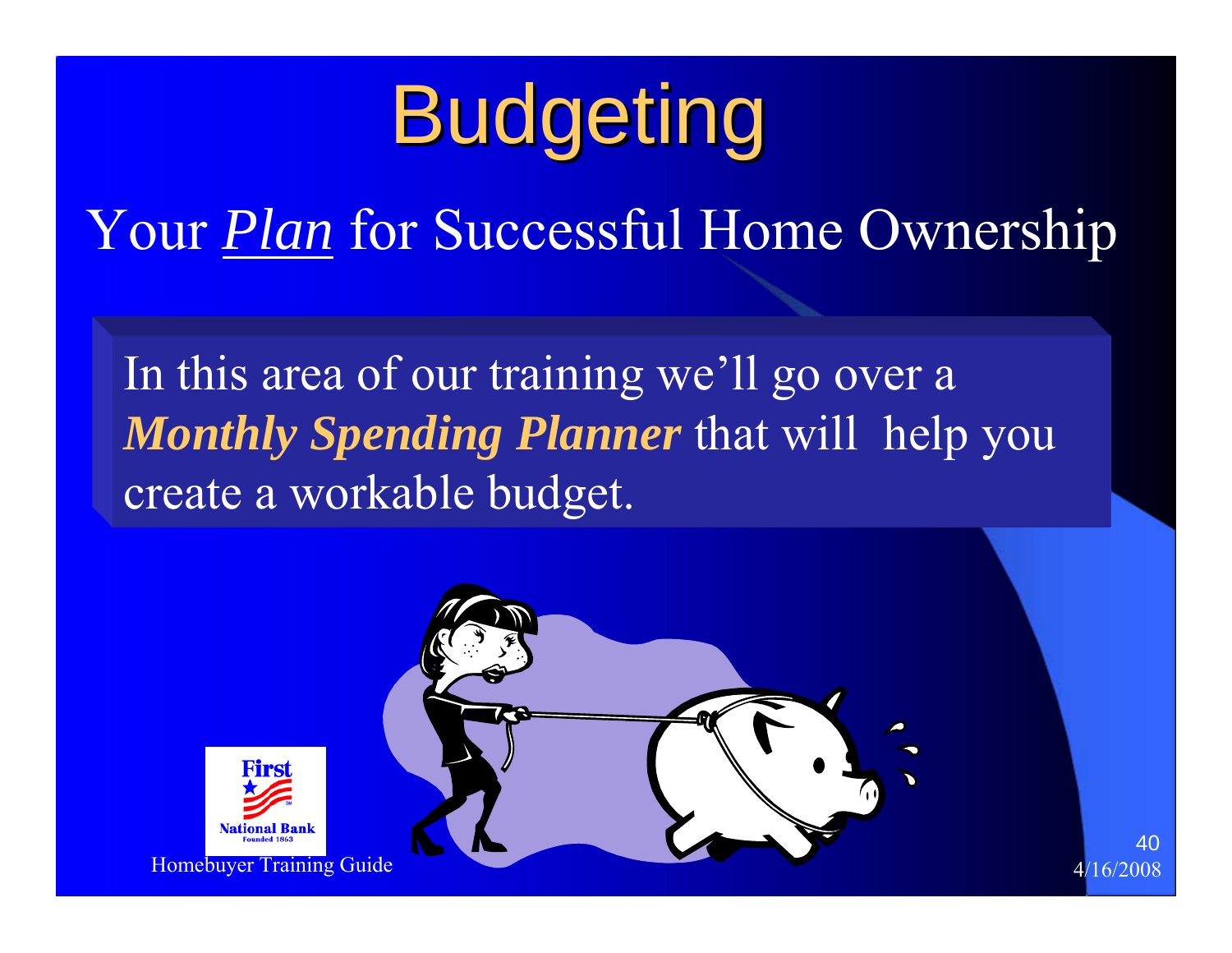### **Budgeting, The Secret To A Better Standard Of Living**

- A budget is a <u>written</u> plan listing your income and expenses *as close as you can.*
- A budget is <u>crucial</u> to using credit wisely and to meeting your financial goals.
- $\bullet$  Like saving up for a down payment or making your monthly mortgage payment.
- With these tools, you'll discover your spending patterns, and uncover places where you can save, or cut expenses.
- $\bullet$  If there is one reason why most tries at establishing a budget fail, it is the **"***you must cut expenses until it hurts"* frame of mind.

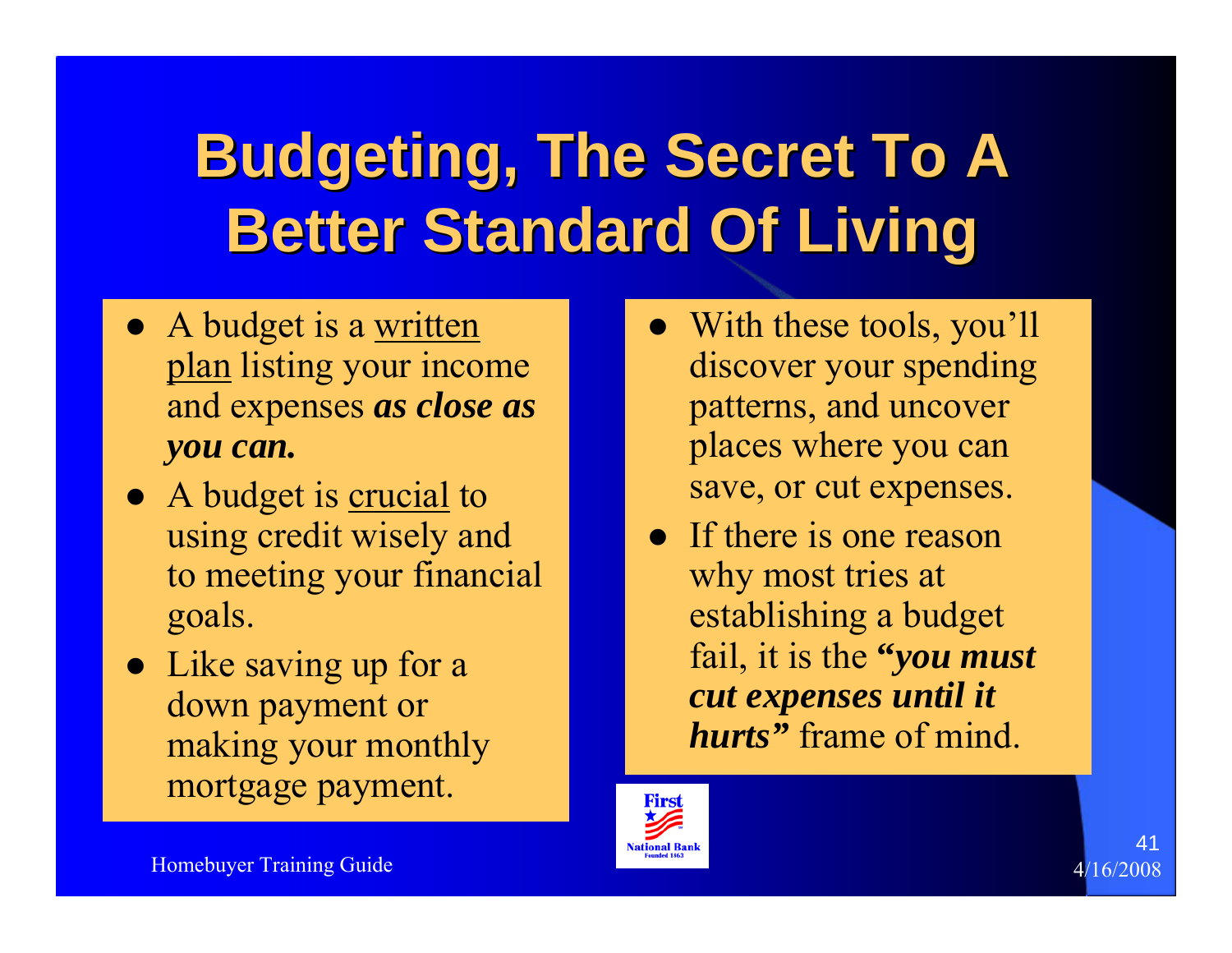# **Budgeting (continued)**

- $\bullet$  One of the most challenging parts of a budget is not cutting expenses – it's identifying expenses!
- Keep a detailed record of all income and all expenses, no matter how small.
- z This is an *eye opening* experience because you will see where your money is really going.



• Budgeting will improve your financial condition and may help you eliminate the possibility of financial trouble in the future.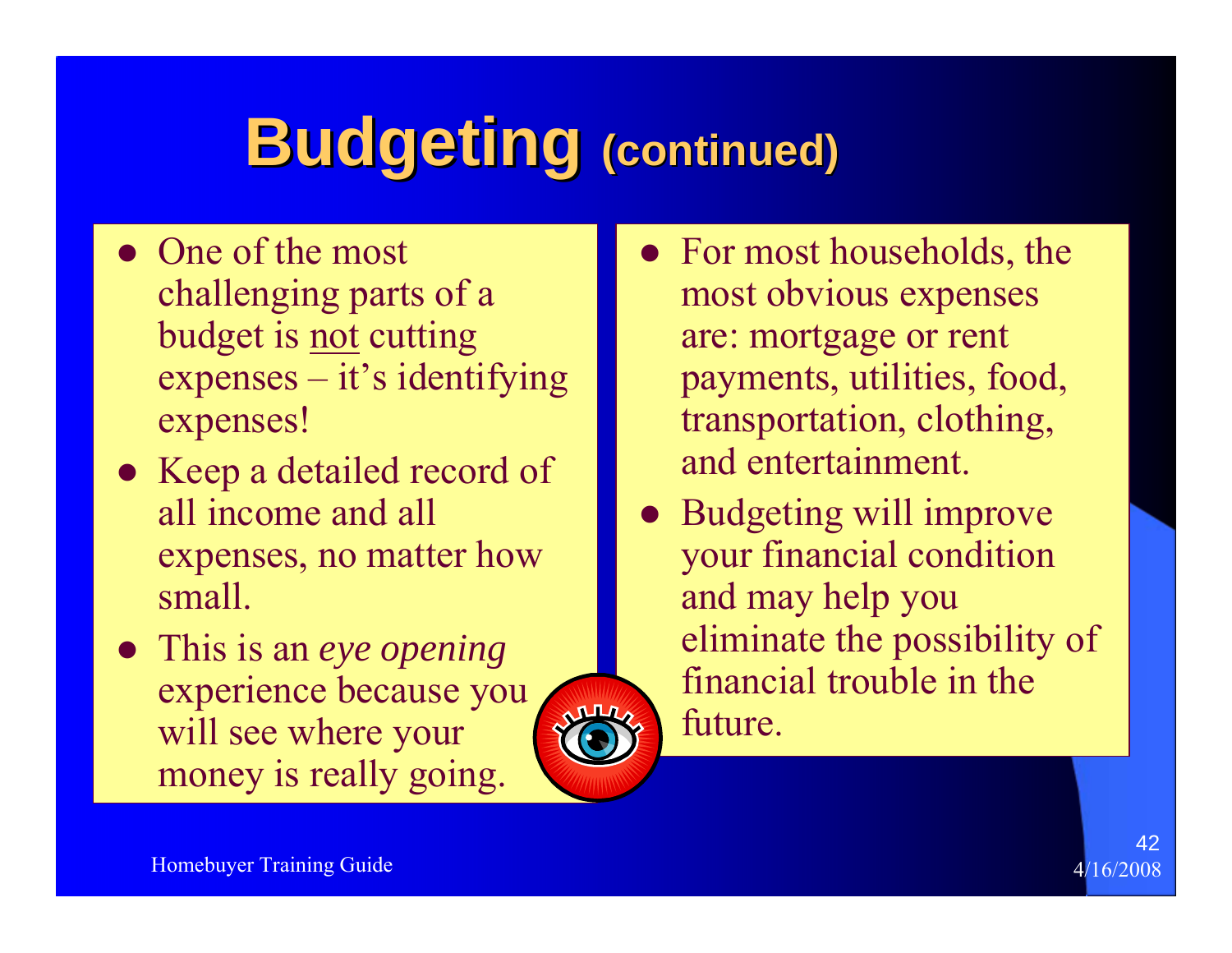## **Budgeting Budgeting (continued) (continued)**

- It is important for you to set aside funds in your monthly budget for home maintenance.
- You will continue to have a variety of expenses.
- Budgeting for them will help you identify, plan for, and manage the costs involved in owning your home.
- It will also help you plan for day-to-day maintenance, along with creating a plan for financing major improvements.
- The budget will also help you allocate funds for emergency maintenance needs, like a new hot water tank.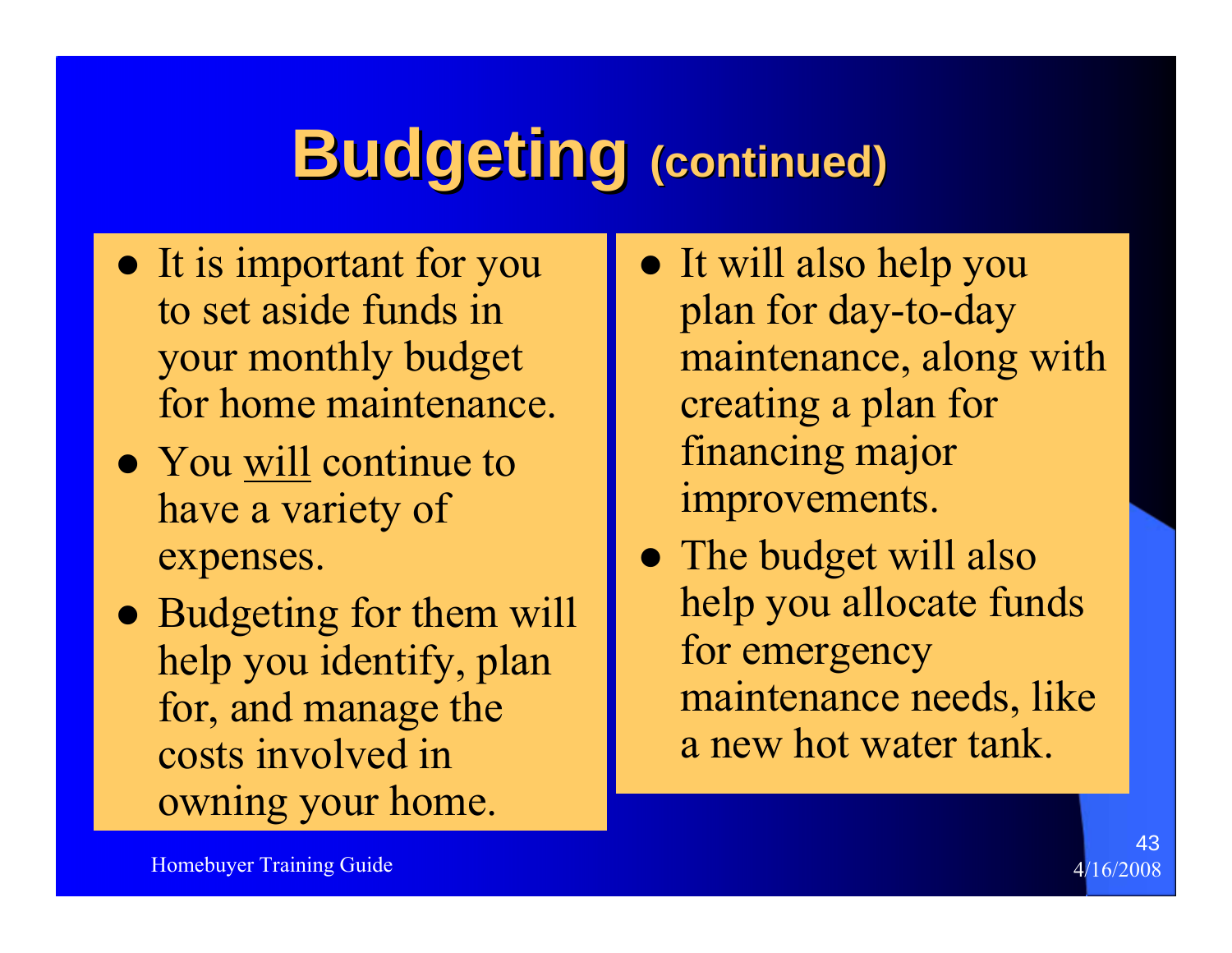# **Budgeting Budgeting (continued) (continued)**

- $\bullet$  It will take time to develop your budget.
- You might have to make some calls, do research, and ask some questions.
- You'll have something most home buyers lack: *a clear picture of the price of being a successful homeowner.*
- Set realistic goals.
- Use your willpower.
- z Be *flexible*.
- Start a good system of keeping records.
- This will enable you to *adjust* your spending to achieve your dreams.

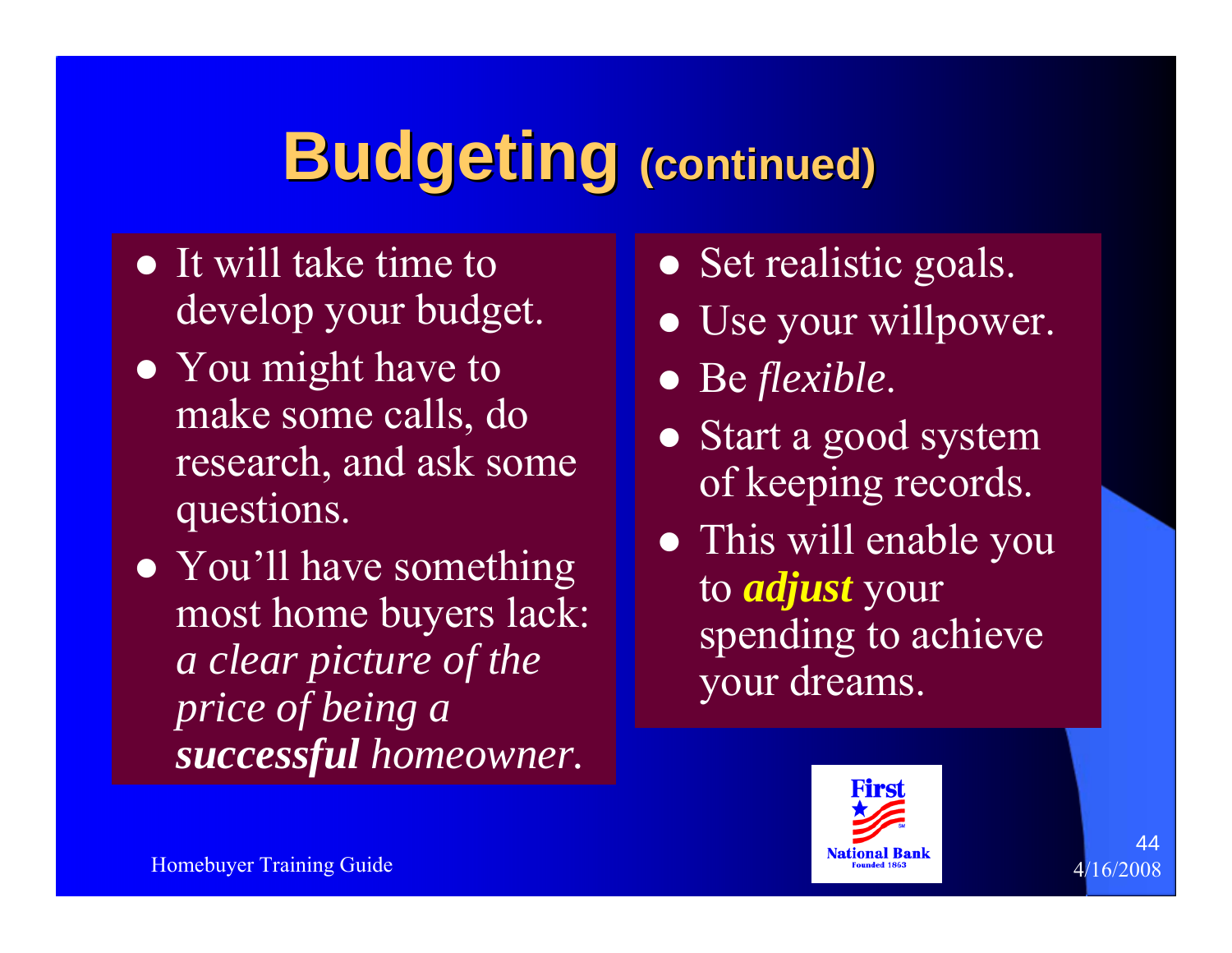# **The Monthly Spending Planner The Monthly Spending Planner**



 A simple, yet effective tool to help you get your budget on paper. The *planner* is divided into 3 sections to help you measure your income & expenses, then compare the two of them.

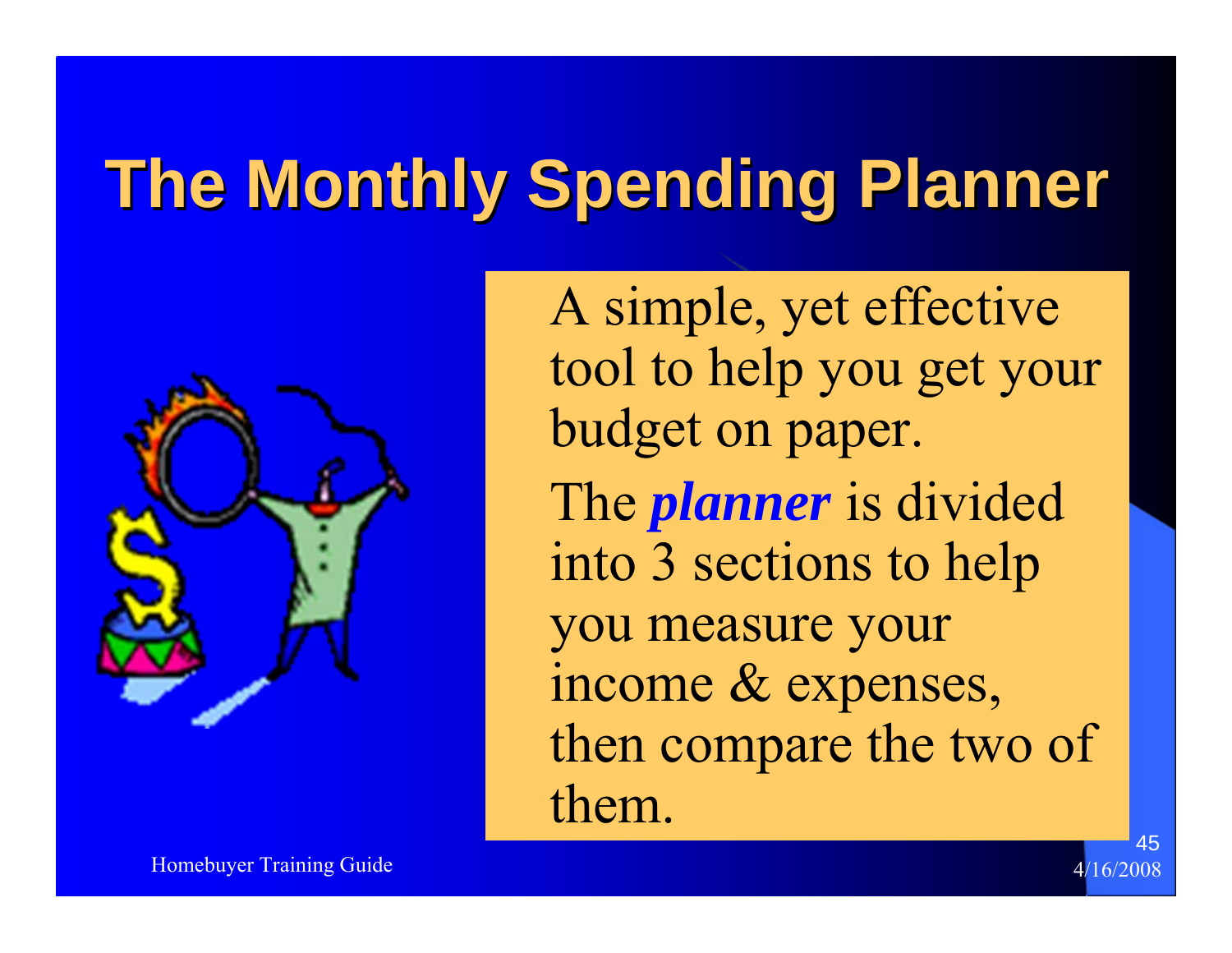**Please refer to the "Monthly Spending – Planner** *Completion Instructions Completion Instructions"* **You will see a picture of it on the following screen >>>**



Homebuyer Training Guide 4/16/2008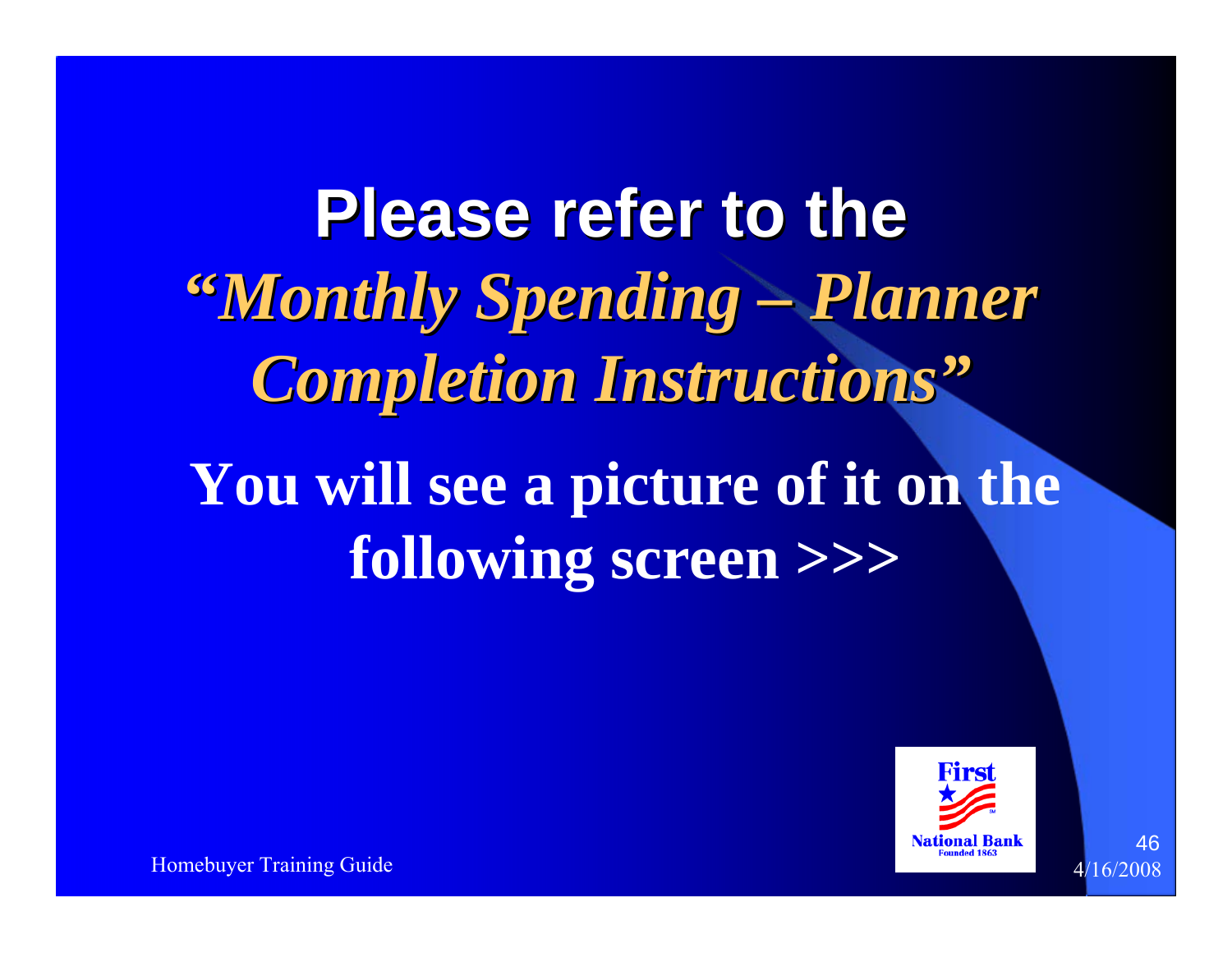#### Monthly Spending Planner -Completion Instructions

#### **Section 1. Income**

First you need to add up all your sources of income, including take-home pay (amount left after taxes & deductions), Social Security, pensions, alimony, child support, workers' compensation, unemployment and disability payments received.

If your earnings are irregular - for example, if you are a salesperson and receive some or all of your income from commissions - it might be harder to estimate your income. If so, it is better to underestimate your income when you set up your budget (Monthly Spending Planner).

#### **Section 2. Expenses**

- 1. Housing. Enter your current monthly rent in Column "A" and your expected new mortgage payment in Column "B". Find out from your lender if taxes & insurance will be included in your mortgage payment (escrowed). If they are not, then you are responsible for sending in these payments and you must budget for and save enough money to pay these amounts when they are due. Enter these amounts on the appropriate line under Column "B".
- 2. Installment Loans. Automobile, furniture & appliance loans as well as any payments you are currently making and will be making to finance companies or any other installment debts need to be entered here.
- 3. Revolving Credit. Credit cards payments, such as Visa or MasterCard, department store charges and any other credit card payments must be entered in this section.
- 4. Utilities. Enter your current average monthly payment in Column "A", and enter the amount you figure your average monthly payment will be after your home purchase, for each type of utility in Column "B". Ask the current owner of he house you want to buy or utility companies to get an idea for these amounts. Check into going on a "budget" utility plan if the utility company offers one, which will help you spread out the cost over a 12-month period.
- 5. Insurance. Enter the amount of any direct premiums for applicable insurances you pay in Columns "A" and "B". Don't include deductions from your paycheck for insurance coverages (such as health or dental insurance).
- 6. Spouse/Child Care. Enter the amount of your current and new after-purchase expenses for alimony, child support, childcare and school fees here.
- 7. Donations. Enter the amount of any donations you make to charity or to religious organizations in this section.
- 8. Dues. Union dues, youth group and professional organization dues can often be forgotten about or included in miscellaneous expenses, but they should be listed here.
- Medical. You already entered health & dental insurance premiums above under #5. Insurance, but you may have additional 9. health-related expenses not covered by insurance, like co-pays and deductibles. Doctor and dental bills, drugs, hospital payments, contact lenses and eyeglasses are some of the items that fall in this area. Estimate a lump-sum amount for a year, then divide by 12 to get the monthly expense amount you need to enter here.
- 10. Subtotal Columns "A" and "B". Carry forward this subtotal to the top of page 2 of your "Monthly Spending Planner".
- 11. Transportation. Gasoline, oil changes, repairs & maintenance items for you car need listed here. Also, include money you spend on public transportation such as buses, taxies, and similar expenses and include them in this section.
- 12. Clothes. The amount you spend on clothing, uniforms, laundry, dry cleaning, hair appointments, cosmetics and toiletries all need to be listed in this section.
- 13. Household Operations. Furnace and air conditioner maintenance; carpet cleaning; landscaping/gardening; appliance, electrical and plumbing repairs; trash pickup; paint; cleaning & paper supplies; tools; light bulbs; fixtures; hardware, etc. or anything else you will use to keep up your home needs to be included in this section. A good rule-of-thumb amount is to figure about 1% of the value of your property value, annually, to cover after home purchase maintenance expenses. Estimate an annual amount, then divide by 12 to get a monthly amount to enter here.
- 14. Major Improvements. This section is for future budgeting. When the time comes, get estimates from reputable companies who are bonded and insured that will be doing your work. Determine when the improvment needs done and then take the total estimated cost and divide it by the number of months until you will actually be doing the improvement. This will provide you with a monthly amount to enter in this section.
- 15. Professional Services. The services of an attorney may be needed to help you with legal matters, like creating a will, etc. Also, you may need the services of an accountant if you aren't familiar with tax codes and deductions. Talk with an attorney/accountant about the fees they charge for these services and enter that amount here.
- 16. Miscellaneous items. Costs associated with Sports, hobbies, entertainment, vacations and gifts should be entered here. Don't try and lump together too many expenses in this category; otherwise it will be too large and won't help you plan.
- 17. Savings. Include savings bonds, bank accounts, credit unions, etc. that are not entered through payroll deductions.

#### Now enter the total of all Column "A" figures (current) and Column "B" (After Home Purchase) expenses.

#### Section 3. Income/Expense Comparison

Now let's look at the bottom line. Enter you Total Net Income from section 1. Income, and the Total After Home Purchase expenses from Section 2, Column "B".

If your Monthly Net Income is greater than your After Home Purchase monthly expense total, your financial transition to homeownership should be fine.

47

If your Monthly Net Income is less than your After Home Purchase monthly expense total, you need to look at your expenses for ways to cut back to remove this difference.

#### Home  $4/16/2008$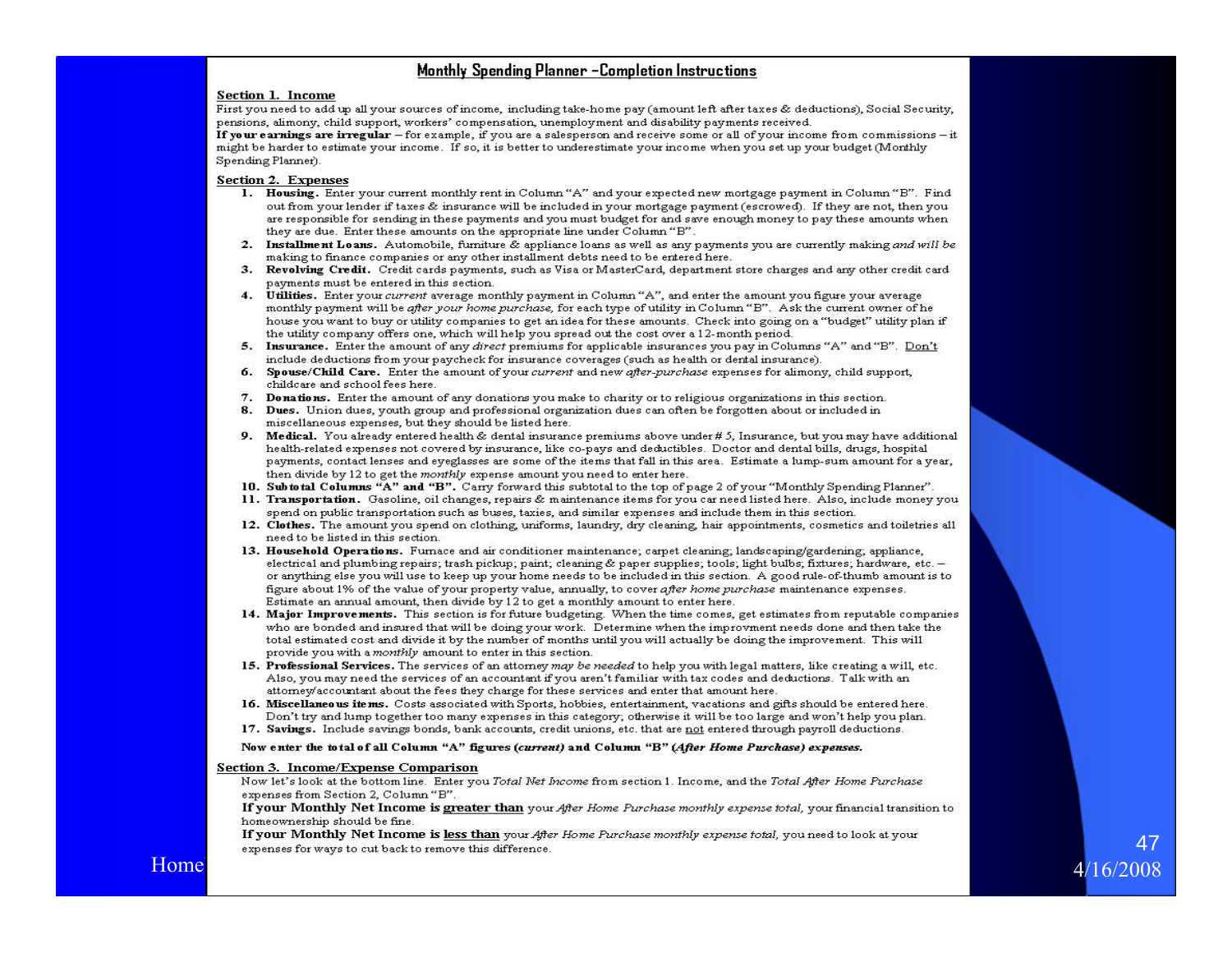**If You Have Time, Let's Briefly Review: Briefly Review:**

 $\bullet$ **• Section I, "Income"** 

 $\bullet$  **First part of First part of Section II, "Expenses"** 



Homebuyer Training Guide 4/16/2008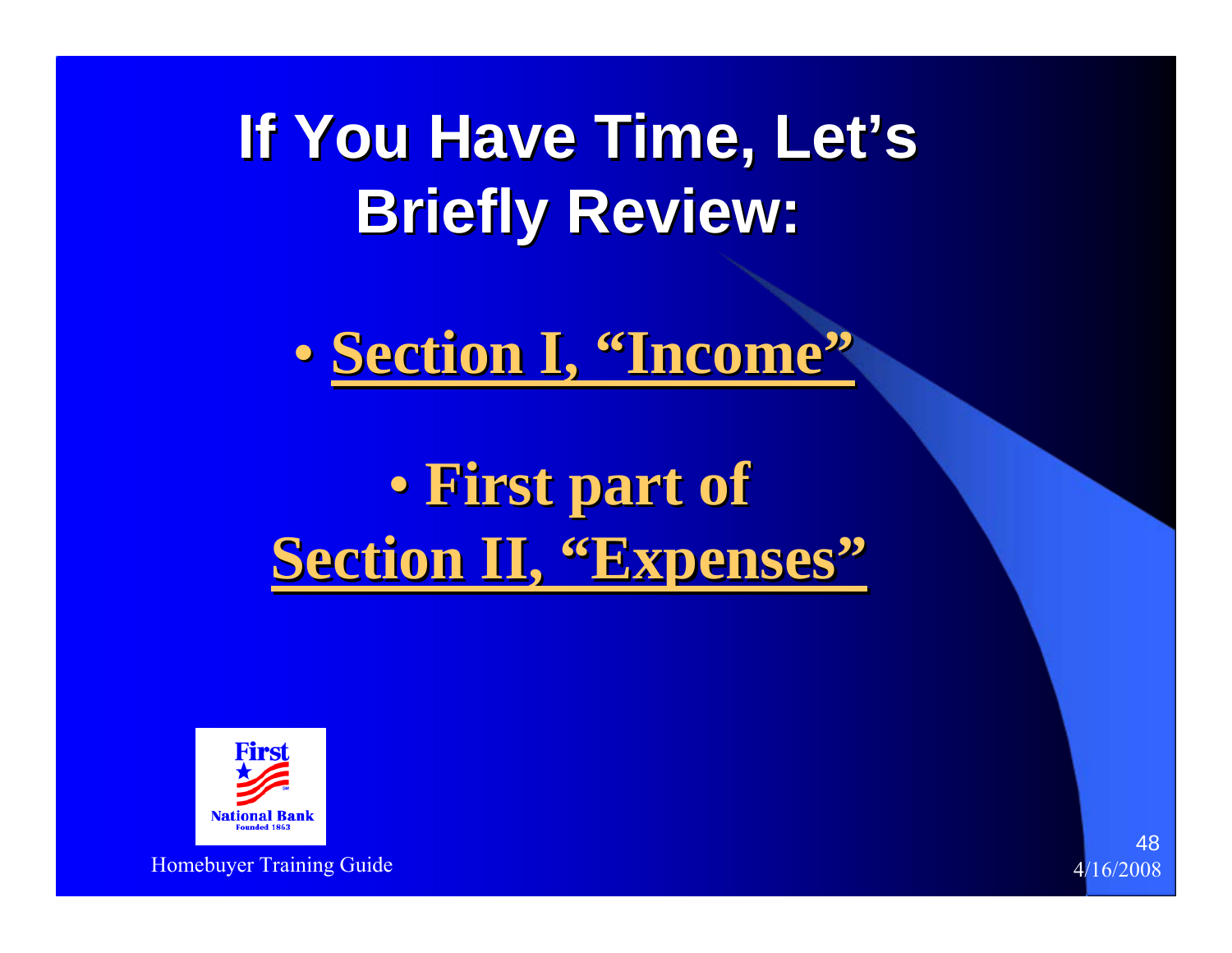| <b>MONTHLY SPENDING PLANNER</b>       |                                                                    |                                                                                                                                                                                                                                                                                                                                                                                                                                                                                                                                                                                             |                                                   |  |
|---------------------------------------|--------------------------------------------------------------------|---------------------------------------------------------------------------------------------------------------------------------------------------------------------------------------------------------------------------------------------------------------------------------------------------------------------------------------------------------------------------------------------------------------------------------------------------------------------------------------------------------------------------------------------------------------------------------------------|---------------------------------------------------|--|
|                                       |                                                                    | Round cents to the next highest dollar amount.                                                                                                                                                                                                                                                                                                                                                                                                                                                                                                                                              |                                                   |  |
|                                       | Section 1. Income                                                  |                                                                                                                                                                                                                                                                                                                                                                                                                                                                                                                                                                                             |                                                   |  |
| Monthly Net Income:                   |                                                                    | Include child support, alim ony, foster care, unemployment compensation, Social Security,                                                                                                                                                                                                                                                                                                                                                                                                                                                                                                   |                                                   |  |
|                                       |                                                                    | seasonal employment income, and commission income.                                                                                                                                                                                                                                                                                                                                                                                                                                                                                                                                          |                                                   |  |
|                                       |                                                                    |                                                                                                                                                                                                                                                                                                                                                                                                                                                                                                                                                                                             |                                                   |  |
| $$1,900 +$<br>Paycheck<br>Paycheck    | $$820 +$                                                           | $\boldsymbol{\mathsf{S}}\ \boldsymbol{\mathsf{0}}\ \boldsymbol{\mathsf{I}}\ =\ \boldsymbol{\mathsf{I}}\ \boldsymbol{\mathsf{S}}\ \boldsymbol{\mathsf{I}}\ \boldsymbol{\mathsf{I}}\ \boldsymbol{\mathsf{I}}\ \boldsymbol{\mathsf{I}}\ \boldsymbol{\mathsf{I}}\ \boldsymbol{\mathsf{I}}\ \boldsymbol{\mathsf{I}}\ \boldsymbol{\mathsf{I}}\ \boldsymbol{\mathsf{I}}\ \boldsymbol{\mathsf{I}}\ \boldsymbol{\mathsf{I}}\ \boldsymbol{\mathsf{I}}\ \boldsymbol{\mathsf{I}}\ \boldsymbol{\mathsf{I}}\ \boldsymbol{\mathsf{I}}\ \boldsymbol{\mathsf{I}}\ \boldsymbol{\mathsf{I$<br>\$2,720<br>Other | Total Net Income                                  |  |
|                                       | Section 2. Expenses                                                |                                                                                                                                                                                                                                                                                                                                                                                                                                                                                                                                                                                             | Convert annual, sem i-                            |  |
|                                       |                                                                    | MONTHLY PAYMENTS                                                                                                                                                                                                                                                                                                                                                                                                                                                                                                                                                                            | annual and quarterly                              |  |
| EXPENSE ITEM                          | A. Current                                                         | <b>B</b> . A fter H om e Purchase                                                                                                                                                                                                                                                                                                                                                                                                                                                                                                                                                           | bills into a monthly                              |  |
| 1. HOUSING                            |                                                                    |                                                                                                                                                                                                                                                                                                                                                                                                                                                                                                                                                                                             | am ount, because not                              |  |
| Rent / M ortgage                      | \$475                                                              | \$883                                                                                                                                                                                                                                                                                                                                                                                                                                                                                                                                                                                       | all bills come due                                |  |
| Real Estate Taxes                     | S <sub>0</sub>                                                     | S <sub>0</sub>                                                                                                                                                                                                                                                                                                                                                                                                                                                                                                                                                                              | m on thly. To calculate a                         |  |
| Personal Property Taxes               | $\bm{s}$ 0                                                         | $\bm{S}$ 0                                                                                                                                                                                                                                                                                                                                                                                                                                                                                                                                                                                  | monthly payment for an<br>annual, sem i-annual or |  |
| 2. INSTALLMENT LOANS<br>Automobiles   | \$100                                                              | \$100                                                                                                                                                                                                                                                                                                                                                                                                                                                                                                                                                                                       | quarterly bill, first                             |  |
| Furniture/Appliances                  | S <sub>0</sub>                                                     | $\bm{S}$ 0                                                                                                                                                                                                                                                                                                                                                                                                                                                                                                                                                                                  | determine the annual                              |  |
| O ther Installment                    | \$115                                                              | \$115                                                                                                                                                                                                                                                                                                                                                                                                                                                                                                                                                                                       | am ount then divide that                          |  |
| 3. REVOLVING CREDIT                   |                                                                    |                                                                                                                                                                                                                                                                                                                                                                                                                                                                                                                                                                                             | by 12. Example: Your                              |  |
| VISA                                  | \$25                                                               | \$25                                                                                                                                                                                                                                                                                                                                                                                                                                                                                                                                                                                        | car in surance prem ium                           |  |
| M aster C ard                         | $\boldsymbol{\mathsf{s}}\$                                         | $\bm{s}$ 0                                                                                                                                                                                                                                                                                                                                                                                                                                                                                                                                                                                  | of \$250 is due sem i-                            |  |
| Oher                                  | $\bm{s}$ 0                                                         | $\bm{S}$ 0                                                                                                                                                                                                                                                                                                                                                                                                                                                                                                                                                                                  | annually (twice a year),<br>so the annual payment |  |
| Oher<br>$O$ her                       | $\boldsymbol{\mathsf{s}}$ 0                                        | S <sub>0</sub>                                                                                                                                                                                                                                                                                                                                                                                                                                                                                                                                                                              | would be: $$250$                                  |  |
|                                       | S <sub>0</sub>                                                     | S <sub>0</sub>                                                                                                                                                                                                                                                                                                                                                                                                                                                                                                                                                                              | (insurance premium) x 2                           |  |
| 4. UTILITIES<br>Electricity           | \$25                                                               | \$50                                                                                                                                                                                                                                                                                                                                                                                                                                                                                                                                                                                        | $(b$ ills per year) = \$500                       |  |
| Gas                                   | $\boldsymbol{\mathsf{s}}$ 0                                        | $\boldsymbol{\mathsf{s}}$ 0                                                                                                                                                                                                                                                                                                                                                                                                                                                                                                                                                                 | (to tal annual) premium                           |  |
| Fuel Oil                              | $\boldsymbol{\mathsf{s}}$ 0                                        | S <sub>0</sub>                                                                                                                                                                                                                                                                                                                                                                                                                                                                                                                                                                              | To budget for this                                |  |
| Telephone                             | \$50                                                               | \$50                                                                                                                                                                                                                                                                                                                                                                                                                                                                                                                                                                                        | expense, each month                               |  |
| W ater/Sewer/G arbage                 | $\bm{s}$ 0                                                         | \$18                                                                                                                                                                                                                                                                                                                                                                                                                                                                                                                                                                                        | you need to set aside:<br>\$500 total annual      |  |
| 5. INSURANCE                          |                                                                    |                                                                                                                                                                                                                                                                                                                                                                                                                                                                                                                                                                                             | premium $\div$ 12 = \$42 a                        |  |
| Automobile                            | \$92                                                               | \$92                                                                                                                                                                                                                                                                                                                                                                                                                                                                                                                                                                                        | m on th.                                          |  |
| H ealth                               | $\boldsymbol{\mathsf{s}}$ 0                                        | $\boldsymbol{\mathsf{s}}\$ 0                                                                                                                                                                                                                                                                                                                                                                                                                                                                                                                                                                |                                                   |  |
| Life<br>Dental                        | \$70<br>S <sub>0</sub>                                             | \$70<br>S <sub>0</sub>                                                                                                                                                                                                                                                                                                                                                                                                                                                                                                                                                                      |                                                   |  |
| D is a b ility                        | S <sub>0</sub>                                                     | S <sub>0</sub>                                                                                                                                                                                                                                                                                                                                                                                                                                                                                                                                                                              |                                                   |  |
| Renters/Homeowners                    | S <sub>0</sub>                                                     | S <sub>0</sub>                                                                                                                                                                                                                                                                                                                                                                                                                                                                                                                                                                              | <b>Excel</b>                                      |  |
| M ortgage Credit Life                 | S <sub>0</sub>                                                     | S <sub>0</sub>                                                                                                                                                                                                                                                                                                                                                                                                                                                                                                                                                                              |                                                   |  |
| 6. SPOUSAL/CHILD CARE                 |                                                                    |                                                                                                                                                                                                                                                                                                                                                                                                                                                                                                                                                                                             |                                                   |  |
| A lim on y/C hild Support             | $\boldsymbol{\mathsf{S}}\boldsymbol{\mathsf{0}}$                   | $\boldsymbol{\mathsf{s}}\$ 0                                                                                                                                                                                                                                                                                                                                                                                                                                                                                                                                                                |                                                   |  |
| Child Care                            | $\boldsymbol{\mathsf{s}}\$                                         | $\boldsymbol{\mathsf{s}}$ 0                                                                                                                                                                                                                                                                                                                                                                                                                                                                                                                                                                 |                                                   |  |
| School Fees/Tuition                   | S <sub>0</sub>                                                     | $\Omega$                                                                                                                                                                                                                                                                                                                                                                                                                                                                                                                                                                                    |                                                   |  |
| 7. DONATIONS                          |                                                                    |                                                                                                                                                                                                                                                                                                                                                                                                                                                                                                                                                                                             |                                                   |  |
| Church                                | $\boldsymbol{\mathsf{S}}\boldsymbol{\mathsf{0}}$<br>S <sub>0</sub> | $\bm{s}$ 0<br>S <sub>0</sub>                                                                                                                                                                                                                                                                                                                                                                                                                                                                                                                                                                |                                                   |  |
| Charity                               |                                                                    |                                                                                                                                                                                                                                                                                                                                                                                                                                                                                                                                                                                             |                                                   |  |
| 8. DUES<br>Union                      | $\bm{s}$ 0                                                         | $\bm{s}$ 0                                                                                                                                                                                                                                                                                                                                                                                                                                                                                                                                                                                  |                                                   |  |
| O rganizations                        | S <sub>0</sub>                                                     | S <sub>0</sub>                                                                                                                                                                                                                                                                                                                                                                                                                                                                                                                                                                              |                                                   |  |
| 9. MEDICAL (not covered by insurance) |                                                                    |                                                                                                                                                                                                                                                                                                                                                                                                                                                                                                                                                                                             |                                                   |  |
| Doctor/Dentist                        | \$20                                                               | \$20                                                                                                                                                                                                                                                                                                                                                                                                                                                                                                                                                                                        |                                                   |  |
| $D$ rugs                              | \$10                                                               | \$10                                                                                                                                                                                                                                                                                                                                                                                                                                                                                                                                                                                        |                                                   |  |
| H ospital                             | S <sub>0</sub>                                                     | S <sub>0</sub>                                                                                                                                                                                                                                                                                                                                                                                                                                                                                                                                                                              |                                                   |  |
| SUBTOTALS                             | \$982                                                              | \$1,433                                                                                                                                                                                                                                                                                                                                                                                                                                                                                                                                                                                     |                                                   |  |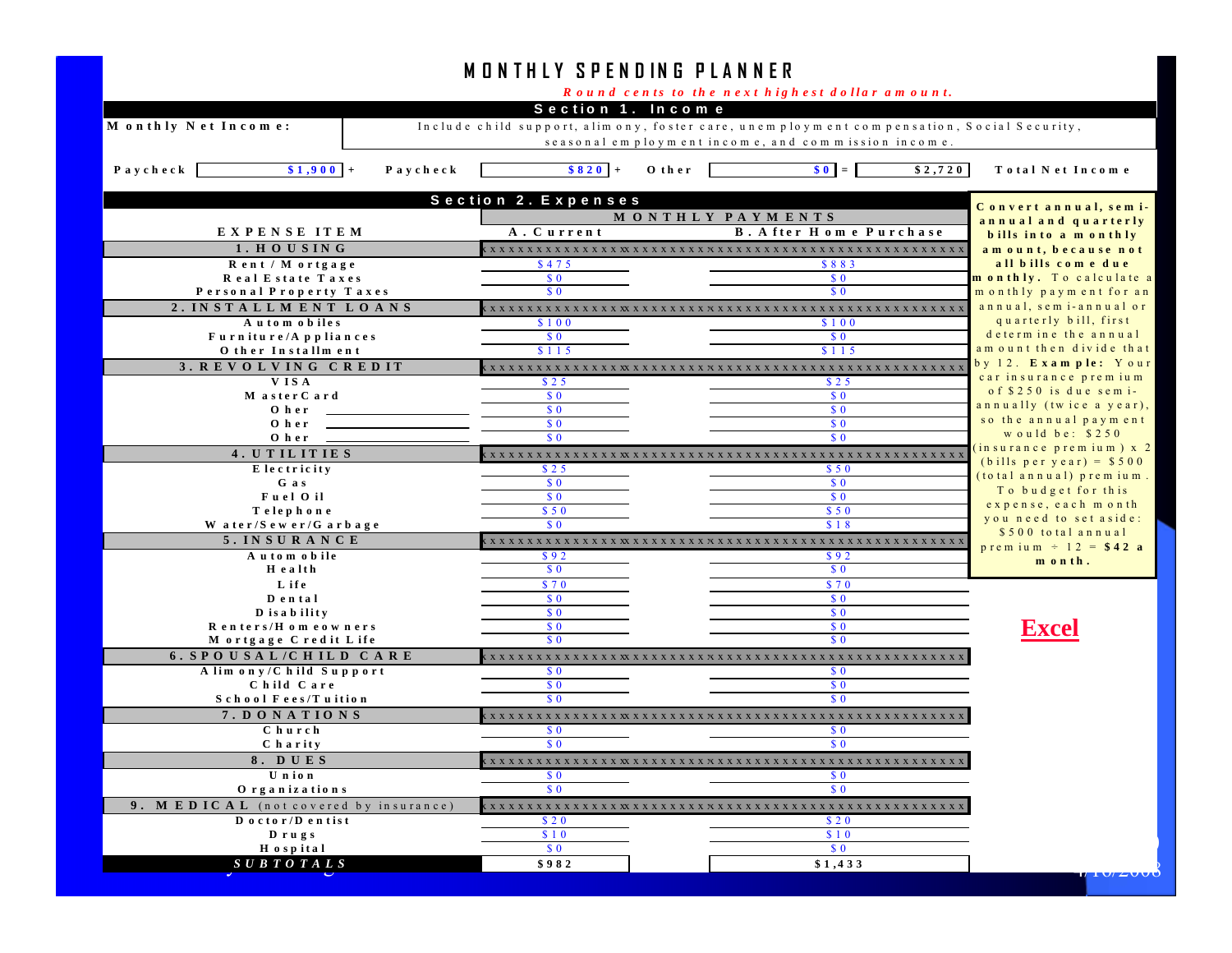# Together, let's now go over the **last part of Section II -"Expenses", and Section III -Income / Expense Comparison** of the Monthly Spending Planner.

Homebuyer Training Guide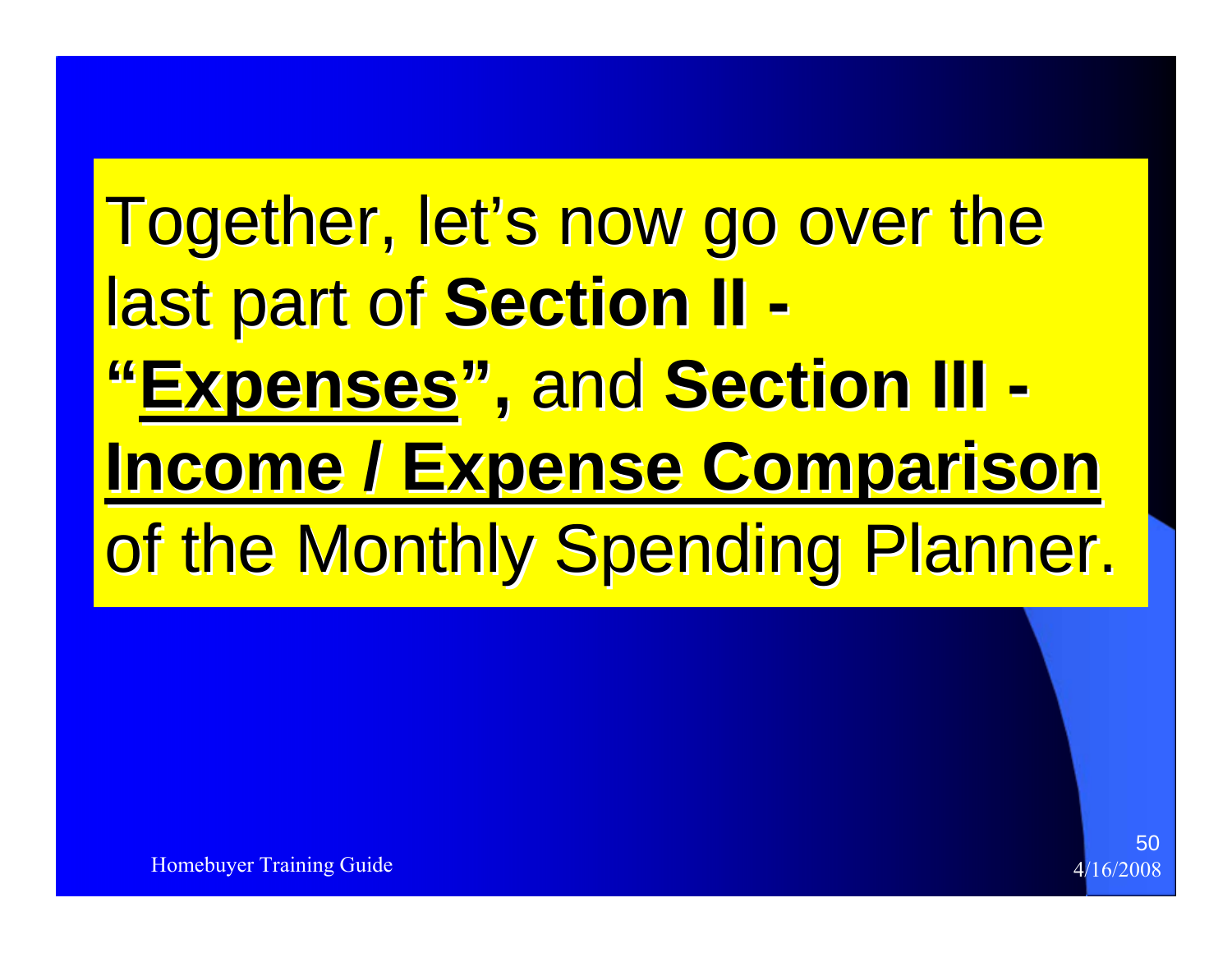#### MONTHLY SPENDING PLANNER

| Section 2. Expenses (Continued)                      |                                                    |                                                    |                                      |  |
|------------------------------------------------------|----------------------------------------------------|----------------------------------------------------|--------------------------------------|--|
|                                                      |                                                    |                                                    |                                      |  |
| EXPENSE ITEM                                         | A. Current                                         | MONTHLY PAYMENTS<br><b>B.</b> A fter Home Purchase |                                      |  |
| $ITEM S I-9 SUBTOTALS$                               | \$982                                              | \$1,433                                            |                                      |  |
| 10. TRANSPORTATION                                   |                                                    |                                                    |                                      |  |
| Gasoline                                             | \$60                                               | \$100                                              | Save vour receipts!                  |  |
| M aintenance                                         | \$25                                               | \$40                                               | During the next year,                |  |
| Parking                                              | $\boldsymbol{\mathsf{s}}\ \boldsymbol{\mathsf{0}}$ | $\boldsymbol{\mathsf{S}}\ \boldsymbol{\mathsf{0}}$ | save all invoices and                |  |
| Public Transportation                                | $\Omega$                                           | $\Omega$                                           | receipts to create a                 |  |
| $11.$ FOOD                                           |                                                    |                                                    | picture of your<br>expenses. Build a |  |
| Groceries                                            | \$200                                              | \$200                                              | Reserve for living                   |  |
| School/W ork Lunches                                 | \$75                                               | \$75                                               | expenses. As a                       |  |
| 12. CLOTHING                                         |                                                    |                                                    | homeowner, it's                      |  |
| New Clothes                                          | \$50                                               | \$50                                               | recommended that you                 |  |
| Dry Cleaning/Laundry                                 | \$30                                               | \$30                                               | have 3-6 month's of                  |  |
| Uniform s/R equired Items                            | $\sqrt{0}$                                         | $\sqrt{0}$                                         | living expenses in                   |  |
| Personal Care                                        | $\sqrt{3}0$                                        | $\sqrt{0}$                                         | savings. To calculate                |  |
| 13. HOUSEHOLD OPERATIONS                             |                                                    |                                                    | the amount you should                |  |
| Reppairs/Maintenance                                 | \$50                                               | \$86                                               | set aside in savings each            |  |
| O ther:                                              | $\boldsymbol{\mathsf{s}}\ \boldsymbol{\mathsf{0}}$ | S <sub>0</sub>                                     | month, calculate 3-6                 |  |
| 14. MAJOR IMPROVEMENTS                               |                                                    |                                                    | month's after home                   |  |
| Air Conditioning                                     |                                                    | $\boldsymbol{\mathsf{S}}\ \boldsymbol{\mathsf{0}}$ | purchase expenses.                   |  |
| Heating System                                       |                                                    | $\sqrt{0}$                                         | Then figure out how                  |  |
| A ppliances                                          |                                                    | $\boldsymbol{\mathsf{S}}$ 0                        | long it will take you to             |  |
| Siding                                               |                                                    | $\sqrt{3}0$                                        | save this amount. Then               |  |
| $O$ ther:                                            |                                                    | $\boldsymbol{\mathsf{s}}$ 0                        | divide the total after               |  |
| $O$ ther:                                            |                                                    | $\boldsymbol{\mathsf{s}}\$                         | home purchase living                 |  |
| 15. PROFESSIONAL SERVICES                            |                                                    |                                                    | expenses by that                     |  |
| A ttorney                                            | $\sqrt{6}$                                         | \$25                                               | number of months.                    |  |
| Accountant                                           | $\Omega$                                           | \$25                                               |                                      |  |
| 16. MISCELLANEOUS                                    |                                                    |                                                    |                                      |  |
| Clubs/Sports/Hobbies                                 | \$50                                               | \$50                                               |                                      |  |
| Entertainment (Eating out, movies, etc.)<br>Vacation | \$50<br>\$100                                      | \$50<br>\$100                                      | <b>Excel</b>                         |  |
| G ifts                                               | \$30                                               | \$30                                               |                                      |  |
| Cable TV                                             | $\boldsymbol{\mathsf{s}}\ \boldsymbol{\mathsf{0}}$ | $\boldsymbol{\mathsf{S}}\boldsymbol{\mathsf{0}}$   |                                      |  |
| O ther                                               | $\sqrt{6}$                                         | $\sqrt{3}0$                                        |                                      |  |
| 17. SAVINGS                                          |                                                    |                                                    |                                      |  |
| Regular Savings                                      | \$500                                              | \$300                                              |                                      |  |
| Christmas Club                                       | $\boldsymbol{\mathsf{s}}\ \boldsymbol{\mathsf{0}}$ | $\sqrt{0}$                                         |                                      |  |
| College Fund                                         | \$0                                                | \$0                                                |                                      |  |
| Retirement Fund                                      | $\boldsymbol{\mathsf{s}}$ 0                        | $\boldsymbol{\mathsf{s}}$ 0                        |                                      |  |
| TOTALS                                               | \$2, 202                                           | \$2,594                                            |                                      |  |
|                                                      |                                                    |                                                    |                                      |  |
|                                                      |                                                    |                                                    |                                      |  |

| Section 3. Income/Expense Comparison                          |         |  |  |
|---------------------------------------------------------------|---------|--|--|
| Total net income (from Section 1, Income)                     | \$2.720 |  |  |
| Total after home purchase expenses (from Section 2, Expenses) | \$2.594 |  |  |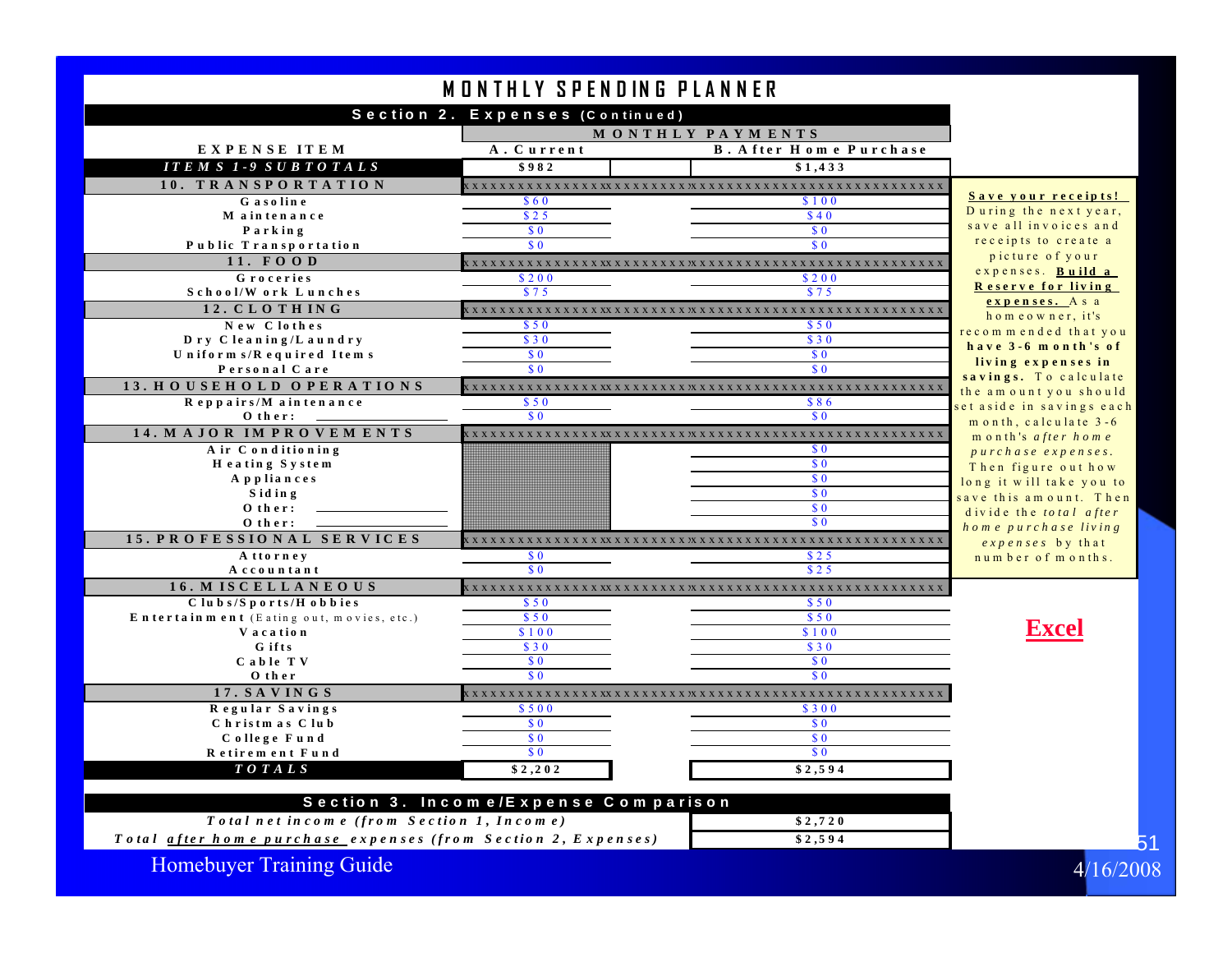

**You've Now Learned about:**

- Why it is so important to establish a budget.
- **Reasons, besides buying a home, that make it important to budget and save money.**
- z **How to build a monthly budget using a Monthly Spending Planner.**

**Now let's move on to the** *"Home-Buying Process"*



Homebuyer Training Guide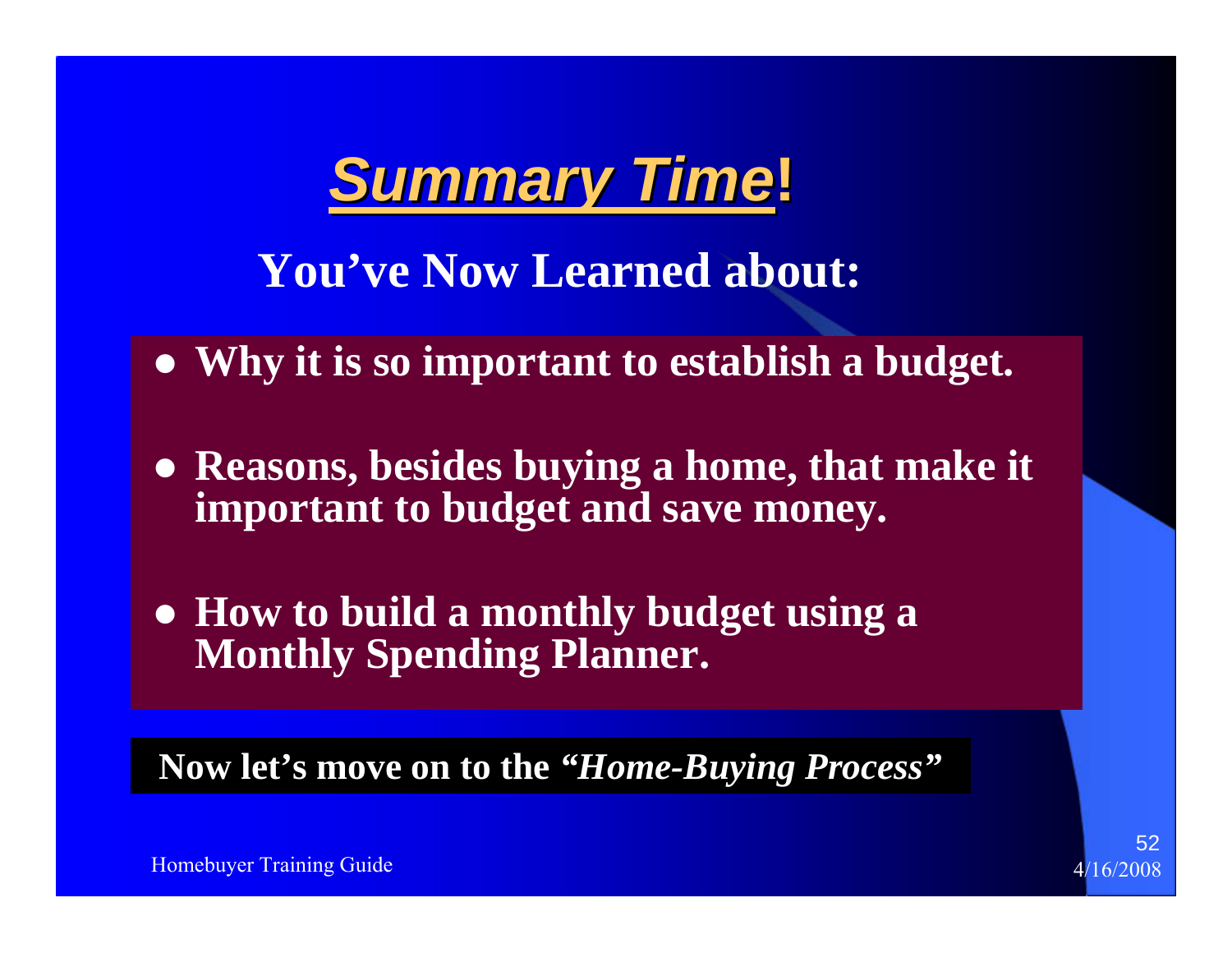## **The Home-Buying Process**

 $\bullet$ 

- **You're now ready to buy a home.**
- **Let's talk about the steps you need to take to shop for, select and make an offer to purchase a home.**

### **STEPS:**

- 1. What to look for in a home;
- 2. How real estate agents can help;
- 3. What to do before you make an offer; and
- 4. How to make an offer to purchase.



Homebuyer Training Guide 4/16/2008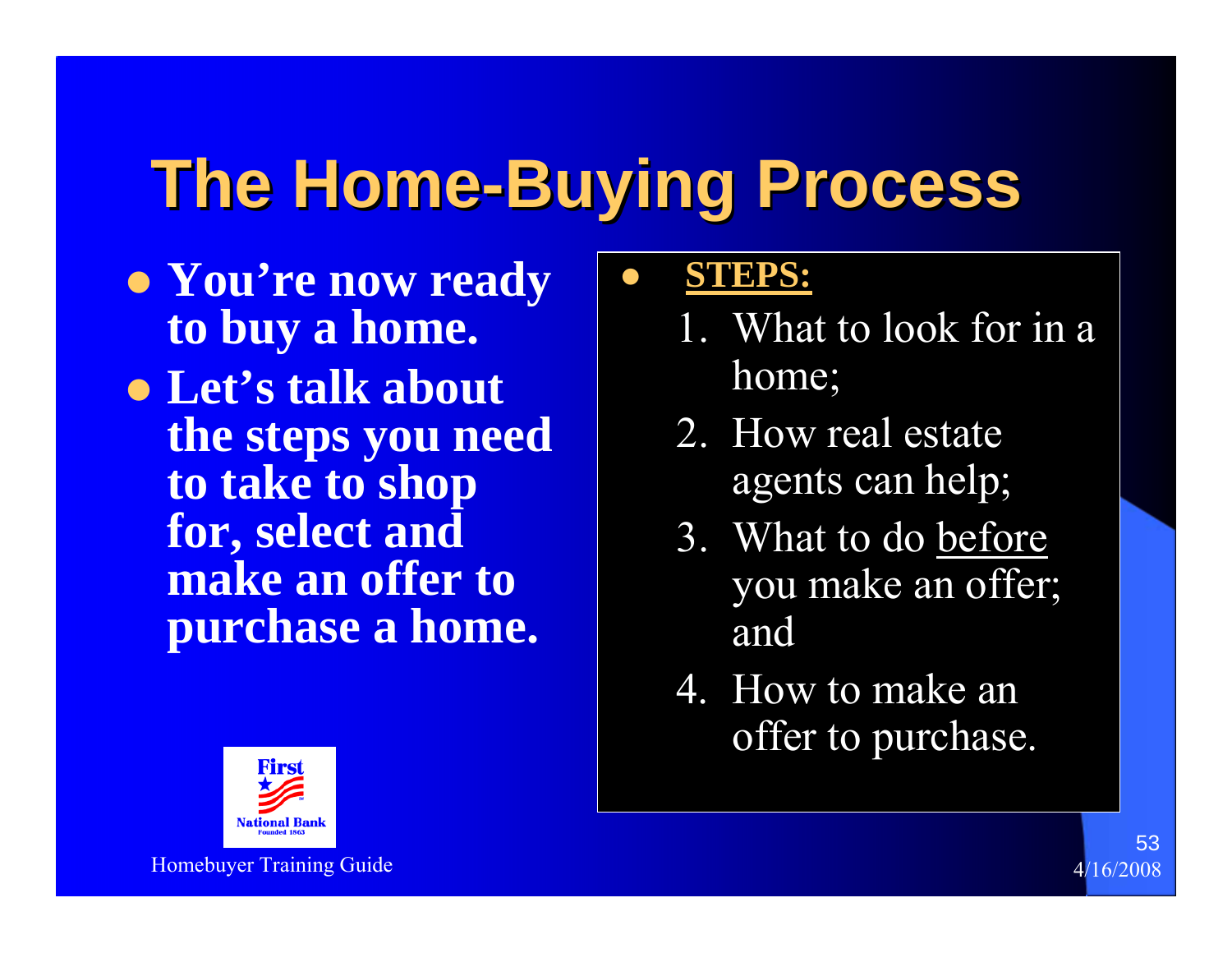### **Home Buyer Checklist Home Buyer Checklist**

- $\bullet$  **Think carefully about what you want in a home.**
- $\bullet$  **There are** *so many* **things to consider:**
	- **1. Sales Price**
	- **2. Neighborhood**
	- **3. Distance to work**
	- **4. Schools**
	- **5. Shopping**
	- **6. Bank locations**
	- **7. On and on**
- What you need is a **good checklist to help keep track of features of each home you inspect.**
- **You may already know the type and size you'd like to purchase, but there are many other features you'll want to think about.**

Let's talk about some of those now!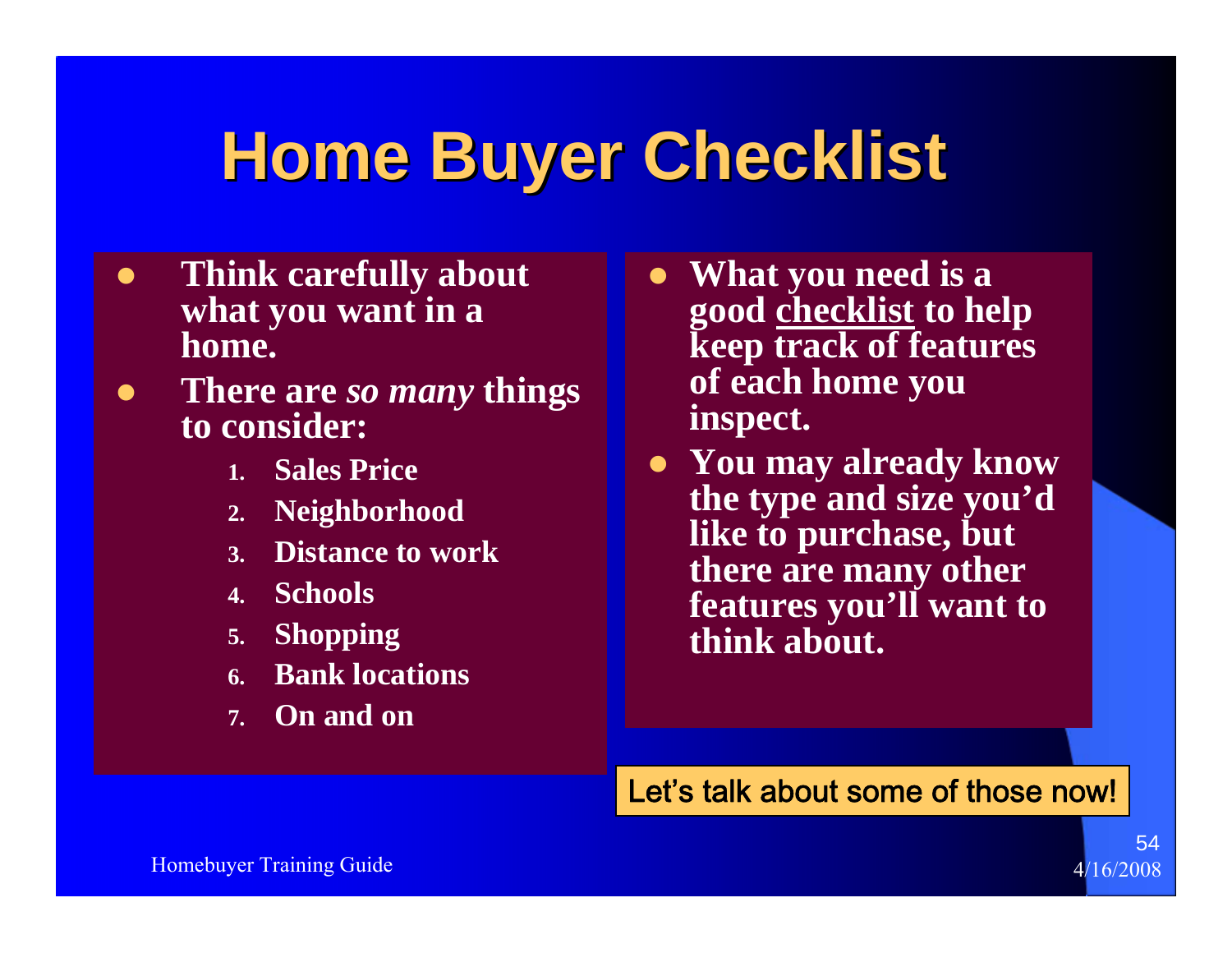### **Home Buyer Checklist (continued)**

#### $\bullet$  **Features to consider**  *before* **buying a home:**

- **1. Plumbing**
- **2. Heating**
- **3. Electrical systems**
- **4. Are these up to code?**
- **5. Closet space**
- **6. Roof condition**
- **7. Number of bedrooms**



- Take the checklist with you when you go looking for a house.
- $\bullet$  It will help you compare, side-by-side, the different features of up to 3 different houses.
- $\bullet$ Without the checklist, you might forget specific details about each house, after you have looked at several.

Homebuyer Training Guide 4/16/2008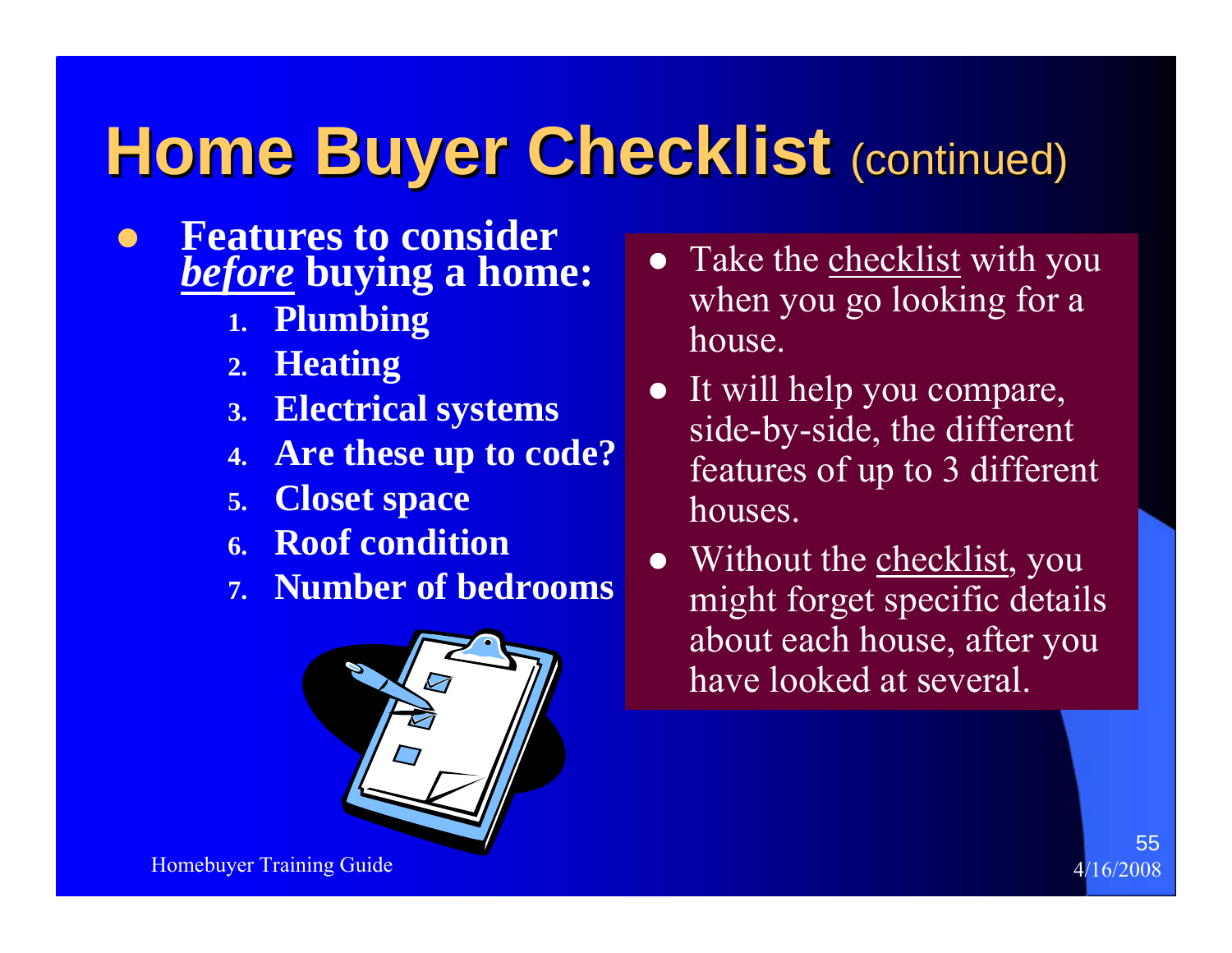

**With the other handouts we have provided you today, you will find the** *Home Buyer Checklist.*

 $\bullet$  **The** *checklist* **identifies important factors to consider when choosing a home.**

**Please place it next to you now. Your instructor will briefly go over it with you.**



56

Homebuyer Training Guide 4/16/2008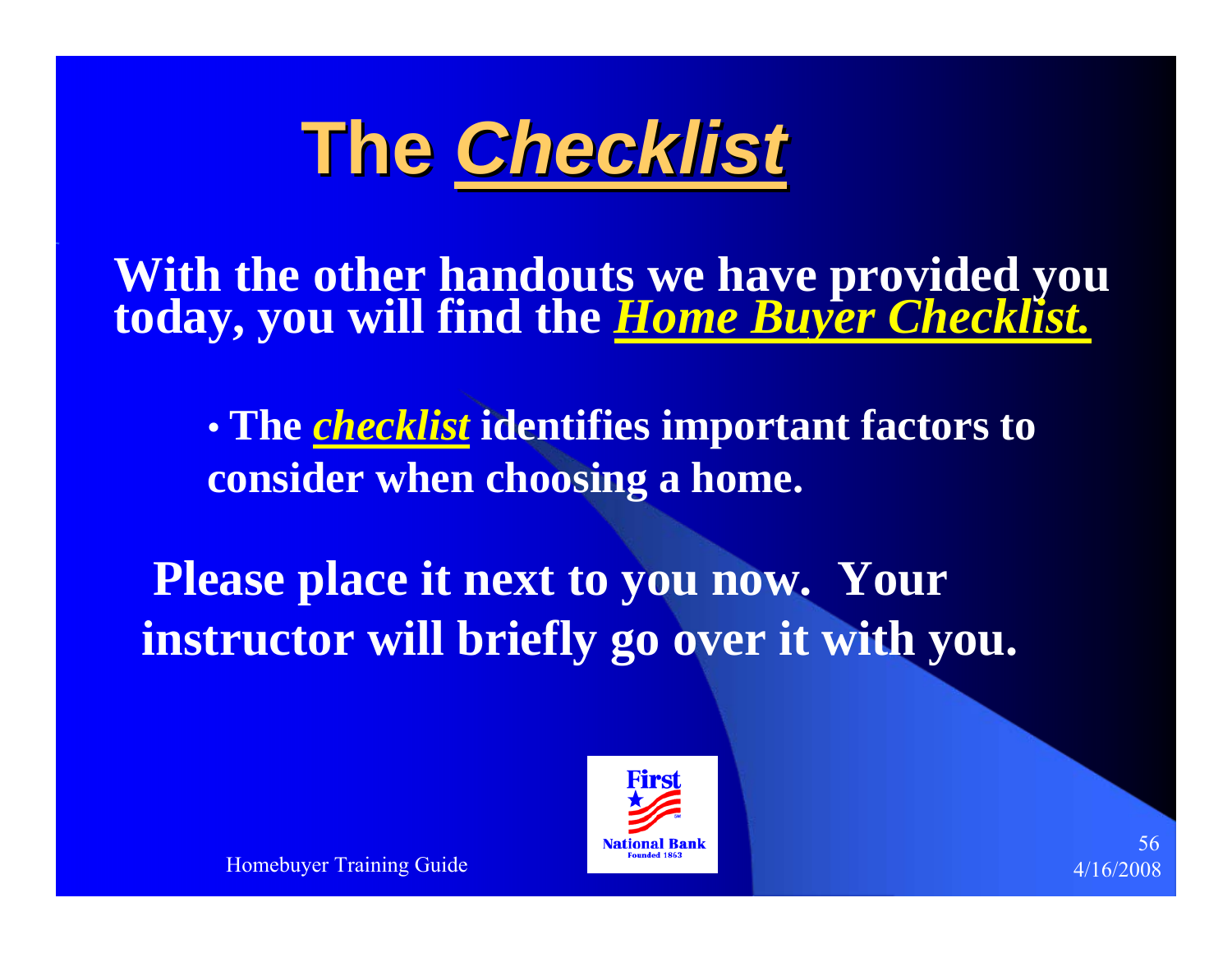### **Real Estate Agents Real Estate Agents**

- While looking for a home you'll likely want to involve a real estate agent.
- These agents work on a commission.
- Their fee is based on the selling price and is paid by the *seller.*
- $\bullet$  Understand that the agent usually works for the *seller.*

### **Agents can be helpful because they:**

- 1. Know the market;
- 2. Belong to a *multiple*  listing service that publishes directories of houses for sale;
- 3. Usually have information about schools, taxes, water & sewer fees, public transportation; and,
- 4. Other services.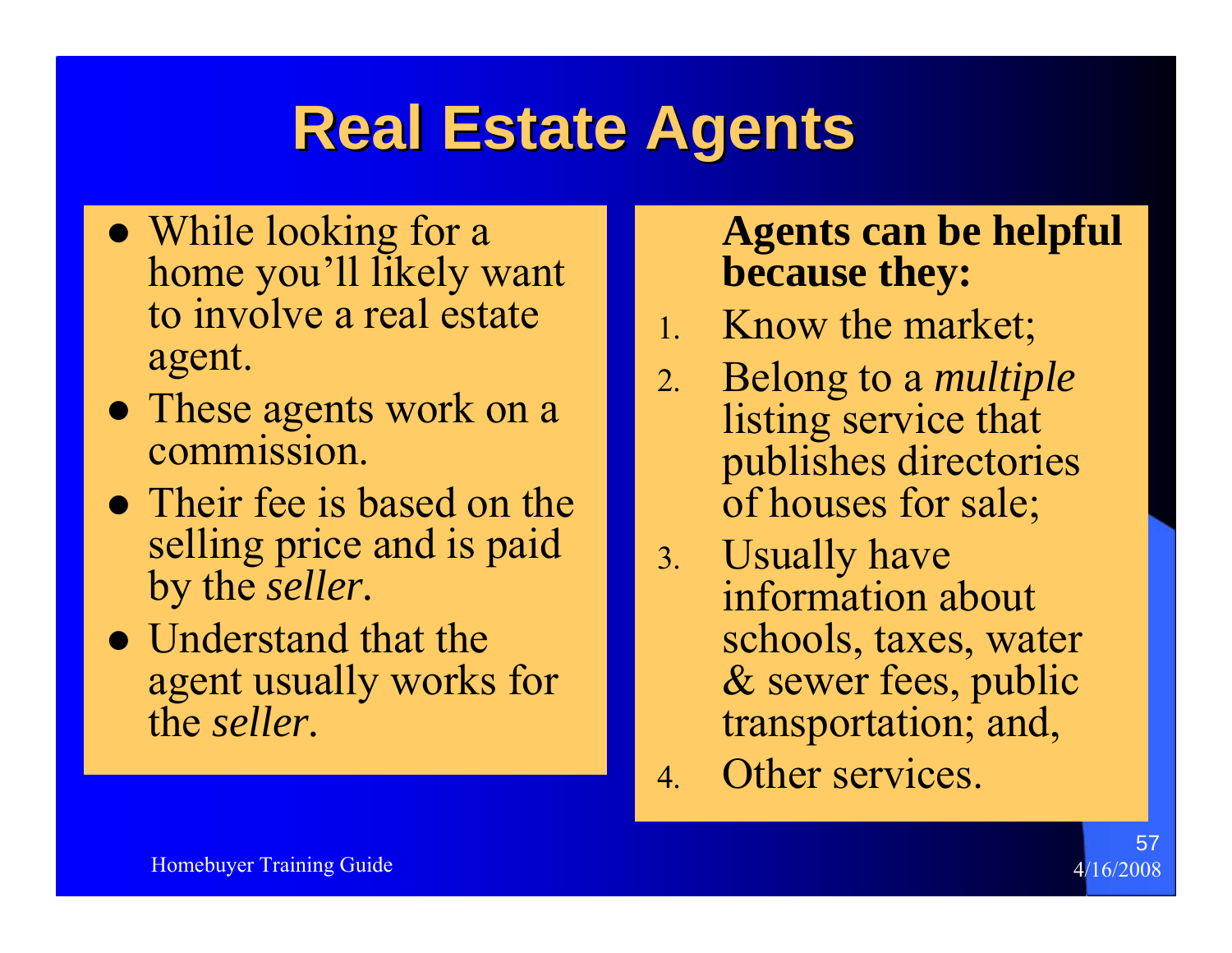### **Real Estate Agents (continued)**

- Your agent will consult the multiple listing directory and determine which properties meet your specifications.
- He or she will arrange to show you these houses.
- There are a number of ways you can find a real estate agent:
- You can ask a friend or relative;
- You can meet agents by going to open houses;
- You can contact real estate firms that are advertising properties that you are interested in.
- Usually, it is best to consult one agent & work with them until you find the home you want.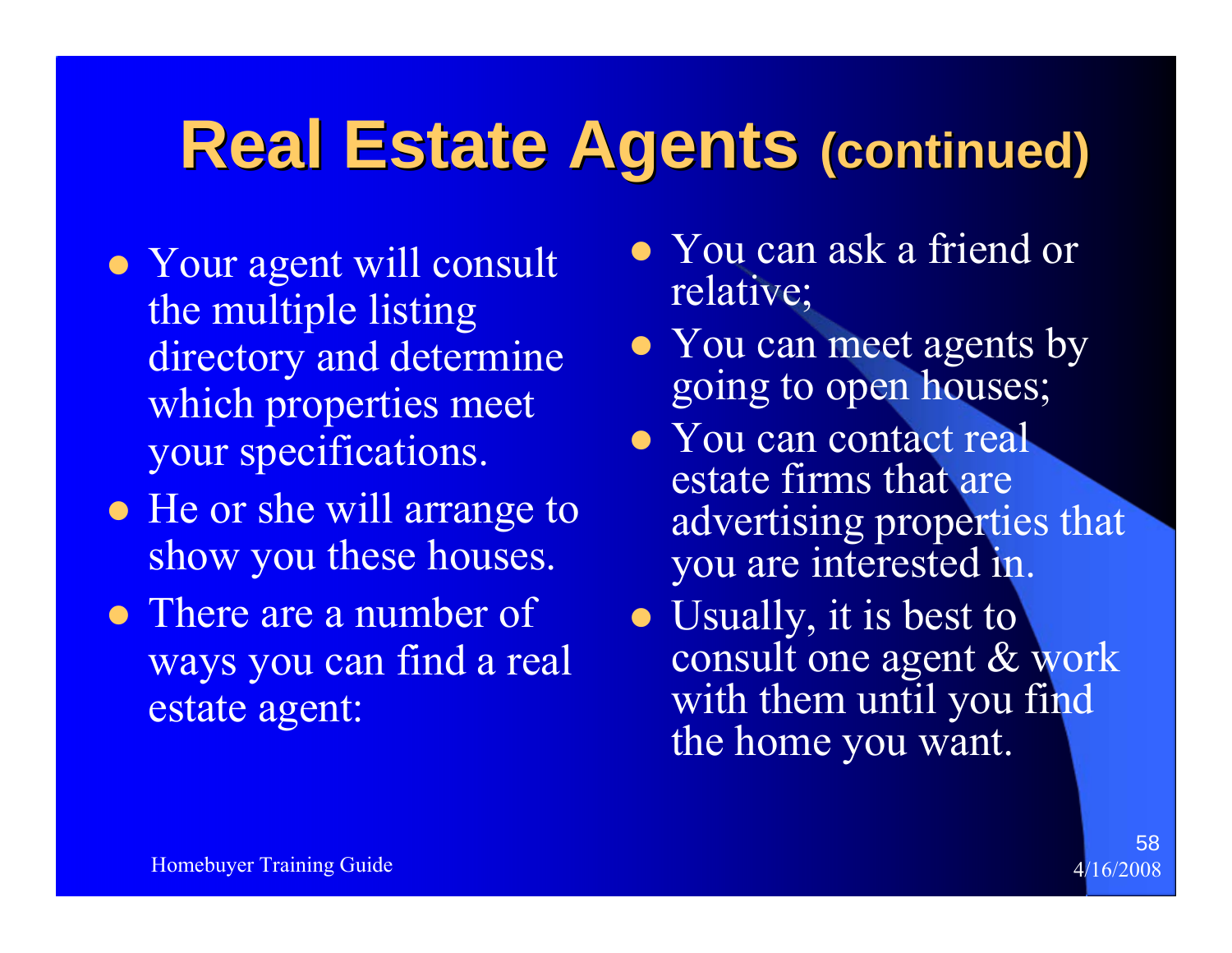### **Real Estate Agents (continued)**

- **Here is how the process works:**
- z **The seller "Lists" the home with the agent and agrees to pay the agent a commission if the house is sold.**



Homebuyer Training Guide 4/16/2008

- **During the "listing" period", the agent will try to sell the property by advertising and having open houses.**
- z **The "Listing Period" varies, but usually is 6 months or more.**
- **If a different agent finds a buyer, the two agents will "split" the commission.**

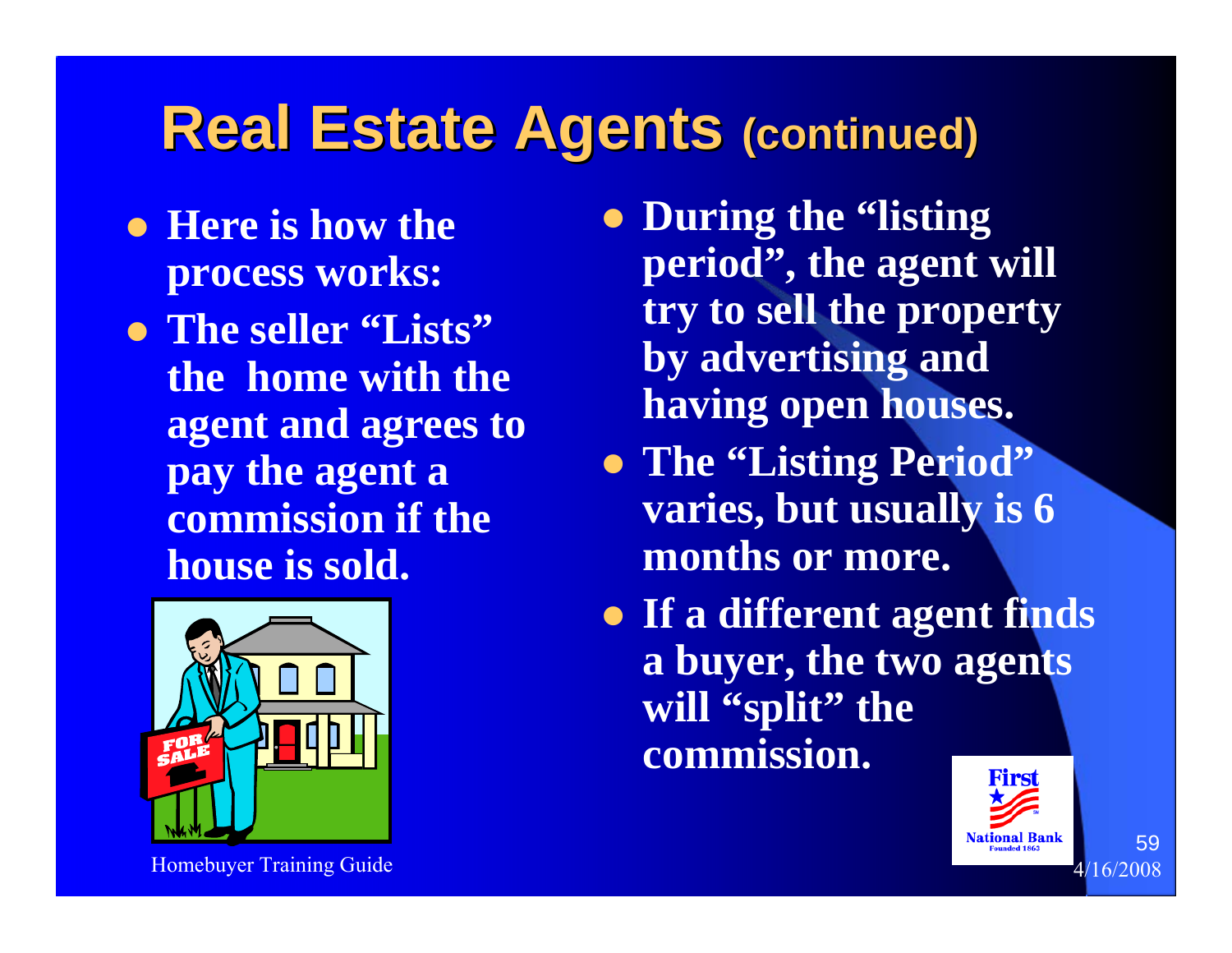# **Deciding To Buy Deciding To Buy**

- Look at several houses before deciding to buy;
- It is important not to buy too quickly just because you've waited a long time;
- If you've found the neighborhood you like, try to get a feel for real estate values, or prices.

**You are making a big investment; make an** *informed*  **decision!**

- Do your homework;
- Check out the taxes, school system, cost of utilities, quality of community services (like fire & police) and any other things that will affect your life;
- When you find a home you like, take some time to think *before* you make an offer to purchase.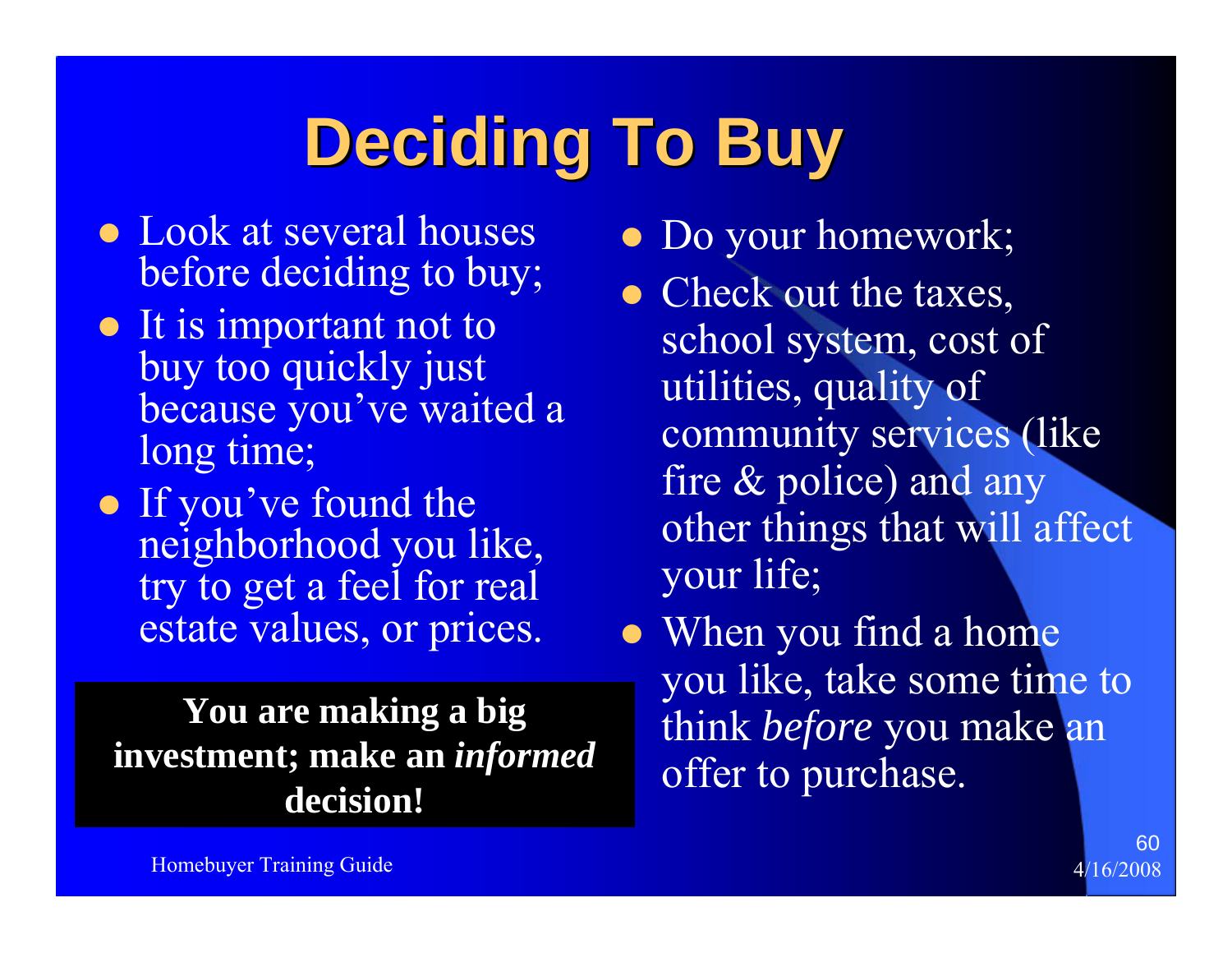## **Offer To Purchase**

- $\checkmark$  When you are ready to buy, you'll meet with the real estate agent and complete the *Offer to Purchase* form together.
- $\checkmark$  You may want to write your offer with the help of an attorney.
- 9 An *Offer to Purchase* includes detailed, complex information, so it is not recommended to try this by yourself.
- $\checkmark$  When you are ready to make the offer, get a<br>copy of the state's form<br>from the agent and look<br>it over carefully.
- 9 Have the agent, or your attorney, thoroughly explain *every* item on the form so that you understand exactly what you are committing to *before* committing to *before*<br>you actually make the<br>offer in writing!

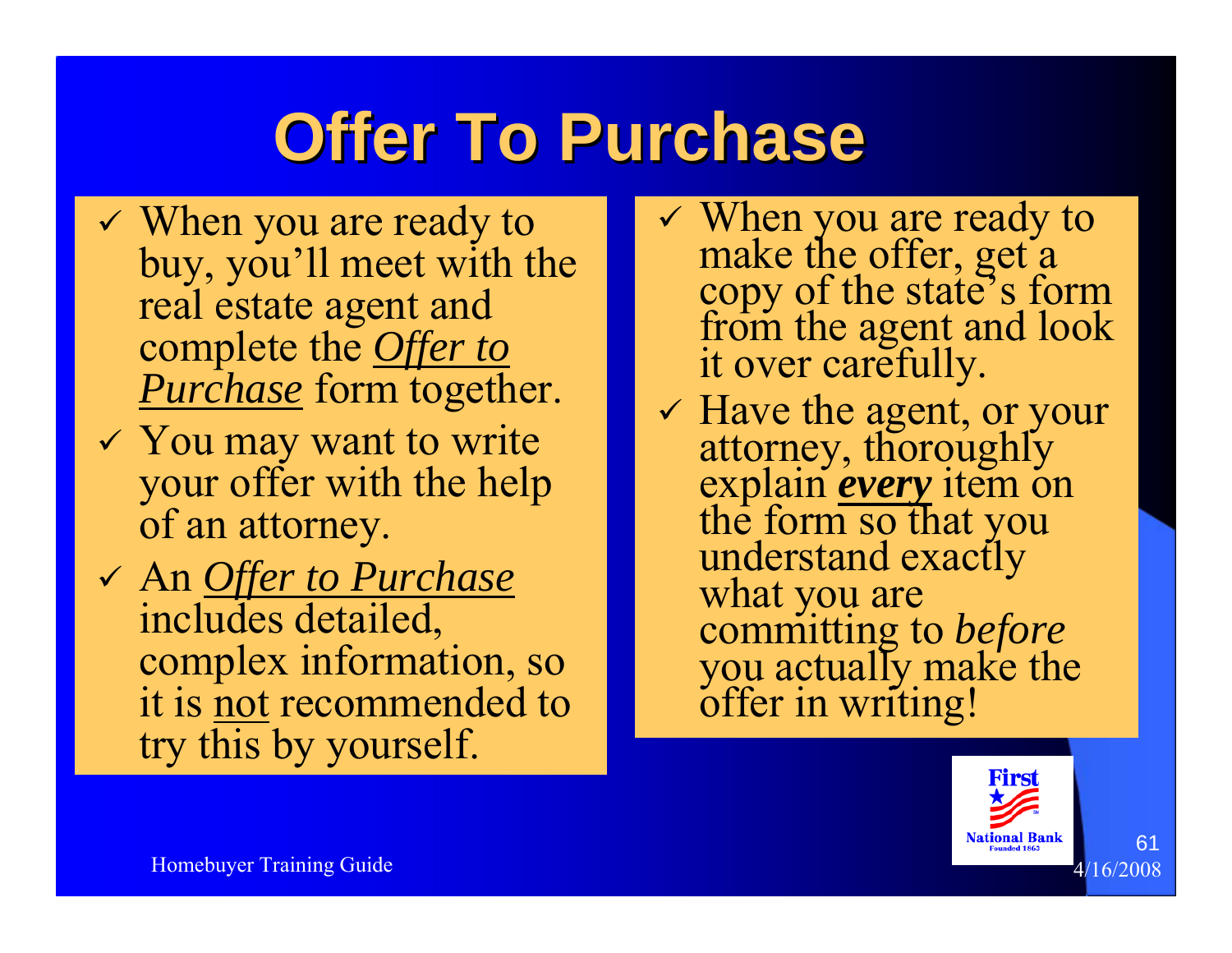# **Making The Offer Making The Offer**

### **There Are Many Things That Influence The Amount You Offer:**

- How much you have to spend;
- How much you really want the house;
- $\bullet$ How many *other* buyers are interested in the home;
- $\bullet$ How bad the seller wants to sell;
- How much work might need to be done on the house;
- How the property compares with other similar ones.

**It is rare to offer the seller's asking price, but you may be in competition with other interested buyers.**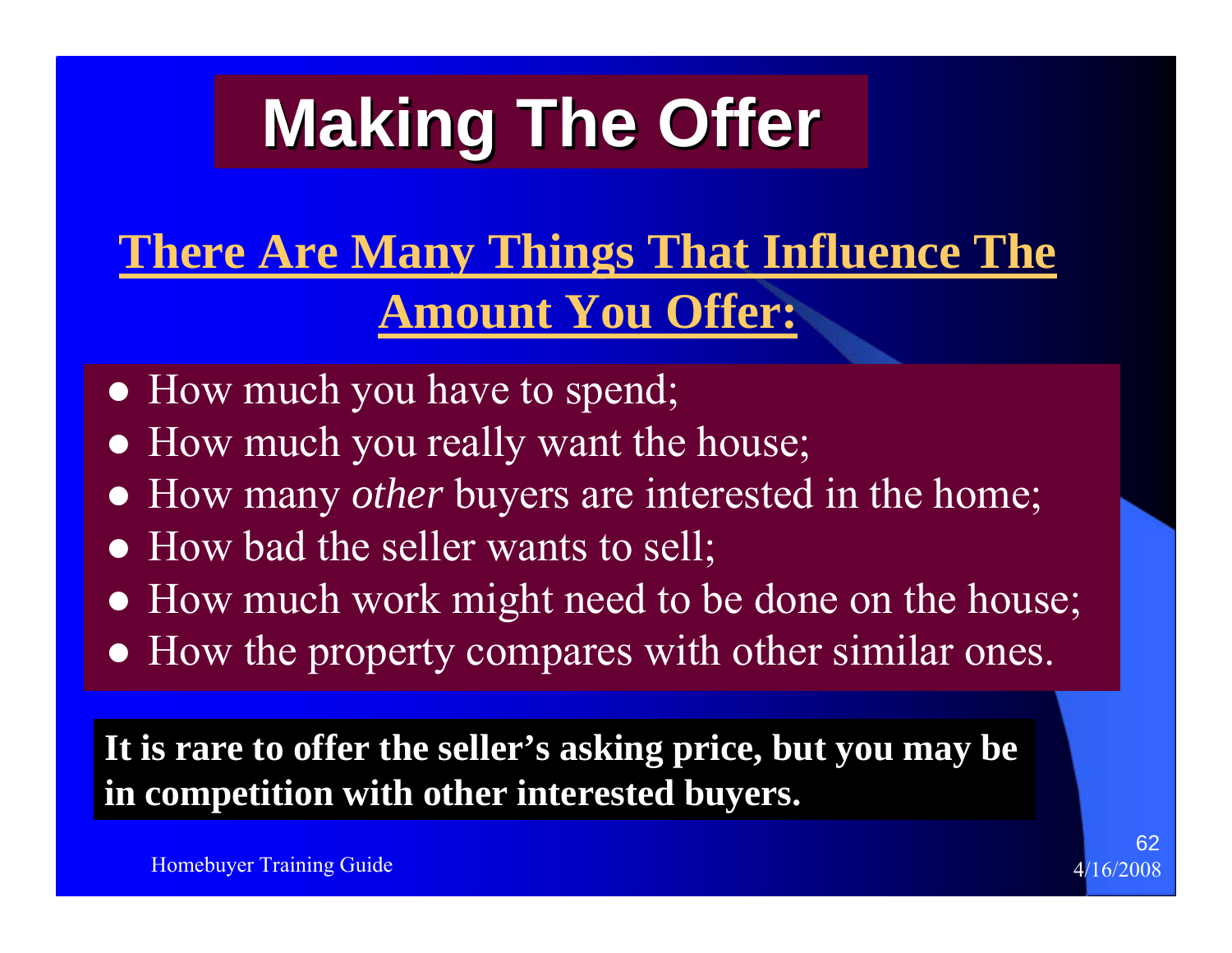# **Contingencies: Contingencies:**

 $\bullet$ 

- **Example 2** Contingencies are<br>*conditions* that mu conditions that must be met or you will not<br>be required to go<br>through with the<br>purchase contract after<br>the seller accepts your<br>offer.
- Most buyers make their *Offer* contingent<br>upon their being able to obtain mortgage<br>financing. Without<br>this contingency, you<br>could lose your earnest money.

### **Common contingencies:**

- 1. Getting a satisfactory home inspection;
- 2. Obtaining a termite/pest inspection;
- 3. Getting good well and septic system tests;
- 4. Requiring evidence the property meets building & safety codes;
- 5. The appraisal reflecting a value *not less than* the offering price;
- 6. Getting an attorney's review of your *Offer to Purchase.*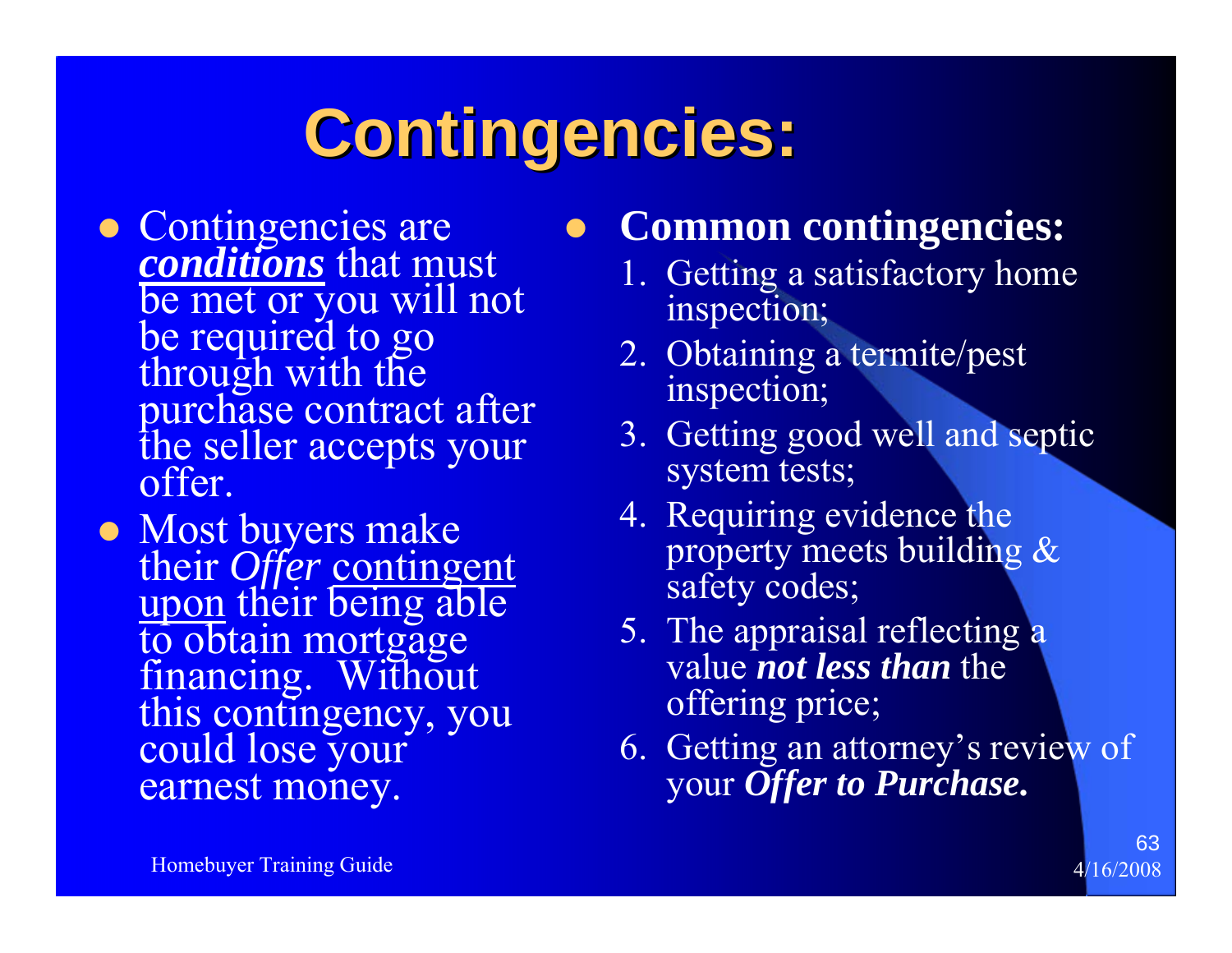### **Home Inspections Home Inspections**

- Don't confuse a home inspection with an appraisal.
- An appraisal is an estimate of value prepared by a professional appraiser.
- z *A home inspection is* an examination of the property to determine structural and mechanical systems.
- You should probably include a home inspection contingency in your Offer to Purchase.
- You have the option to withdraw your offer if<br>the inspection shows<br>major problems that<br>neither you nor the<br>seller is willing to fix.
- You may want to have<br>the inspection done<br>*before* you apply for a<br>loan.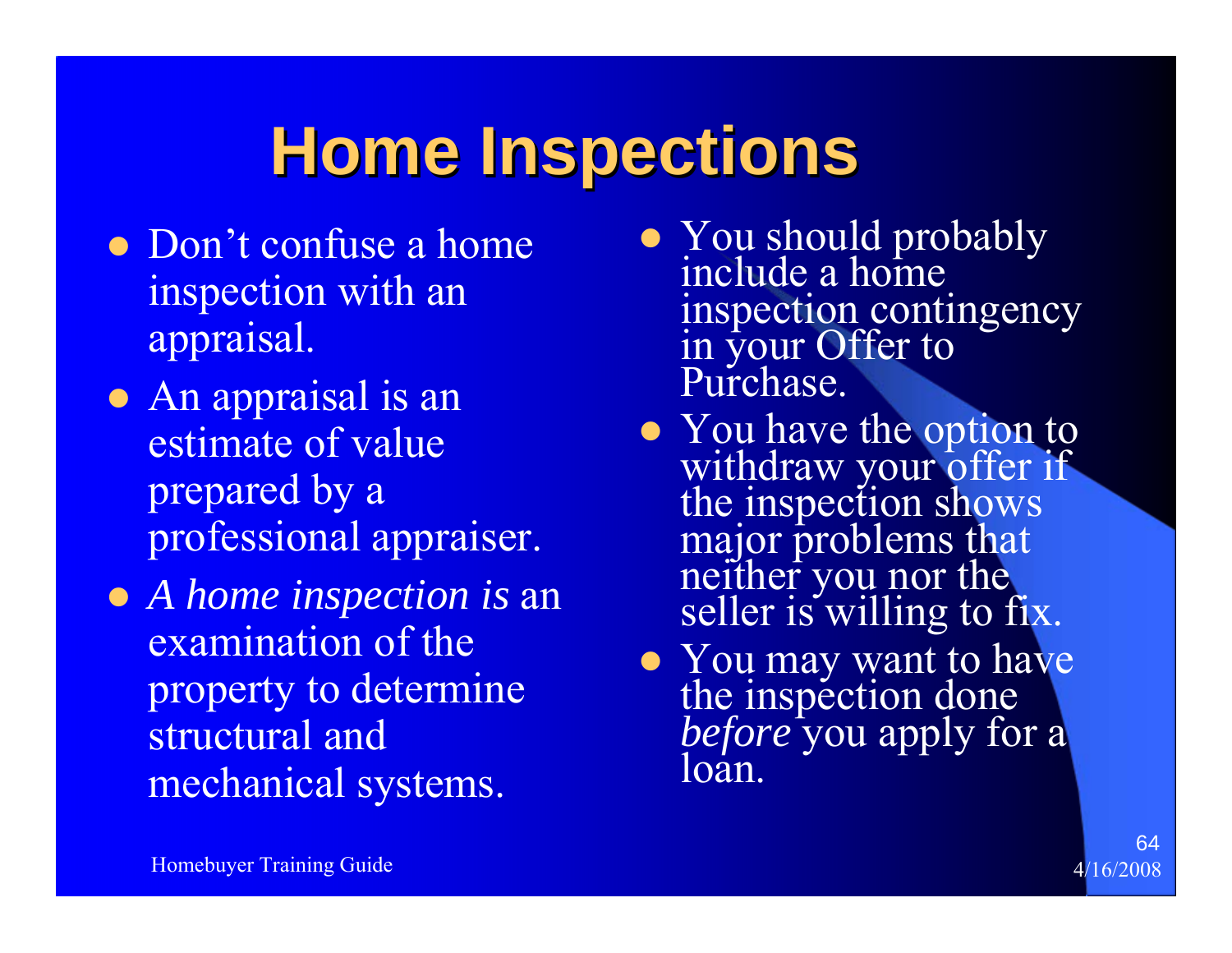### **Home Inspections (Continued)**

- **•** Generally, it is your **responsibility as buyer to pay for an independent home inspection.**
- $\bullet$  **The inspection provides you with valuable information about the structural and mechanical condition of the house.**
- $\bullet$  **Things like foundation, electrical, roof, furnace, plumbing, water supply, attics, insulation, etc.**
- $\bullet$  **A qualified home inspector has training in engineering, architecture or construction.**
- $\bullet$  **You may want to look for a person who is a member of the American Society of Home Inspectors (ASHI) .**
- $\bullet$  **All ASHI members must subscribe to the society's code of ethics & do annual continuing education.**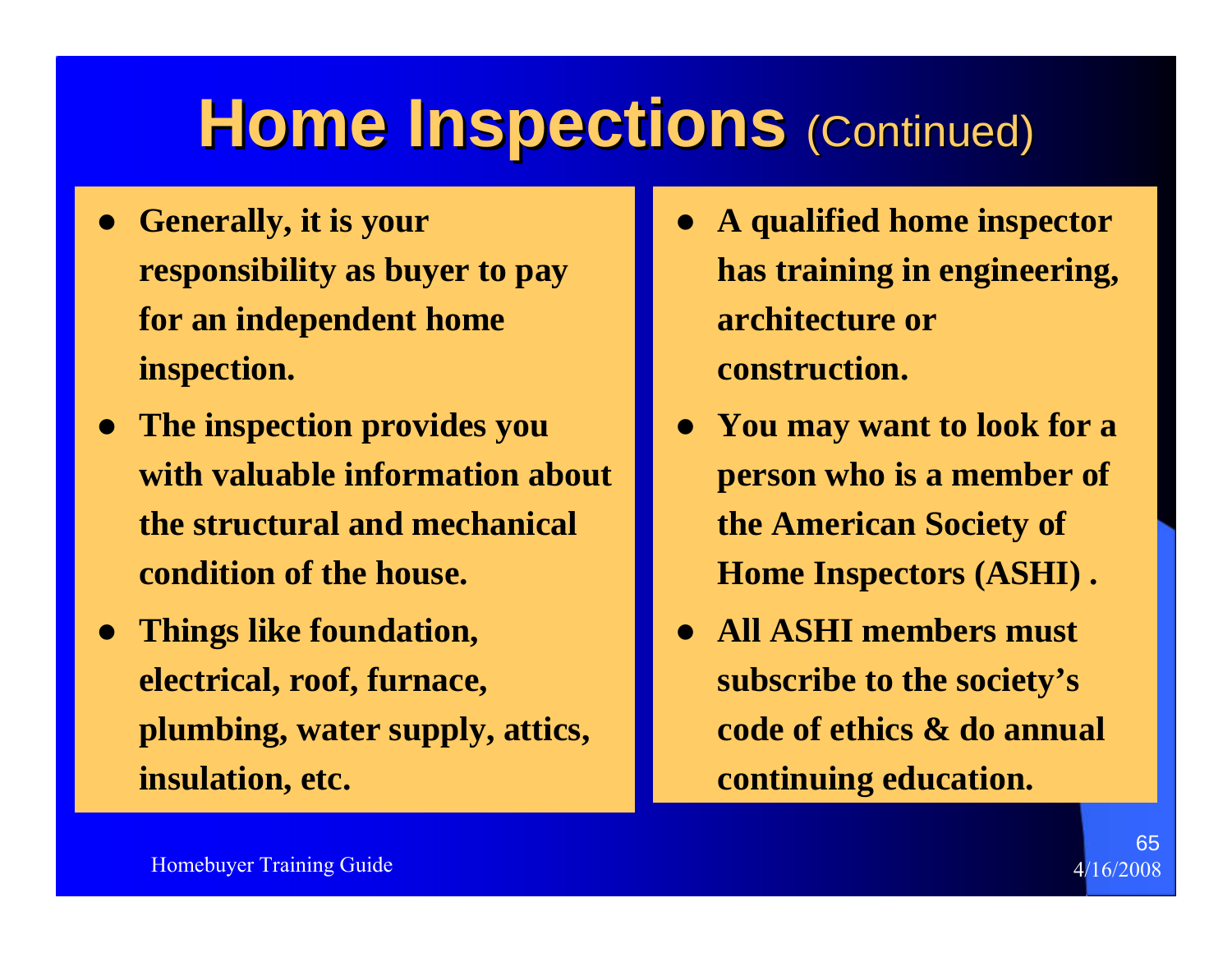### **Earnest Money (Deposit)**

- z **When you make your Offer to Purchase, be prepared to make a deposit** *(earnest money).*
- **This money is held by the real estate agent in an escrow account to show good faith on your part that you are sincere about buying.**



- $\bullet$  **If the sale happens, the earnest money** *(your deposit)* **is subtracted from the amount you owe the seller at closing.**
- $\bullet$  **If the seller rejects your offer, or if one of your contingencies is not met, your earnest money should be returned.**

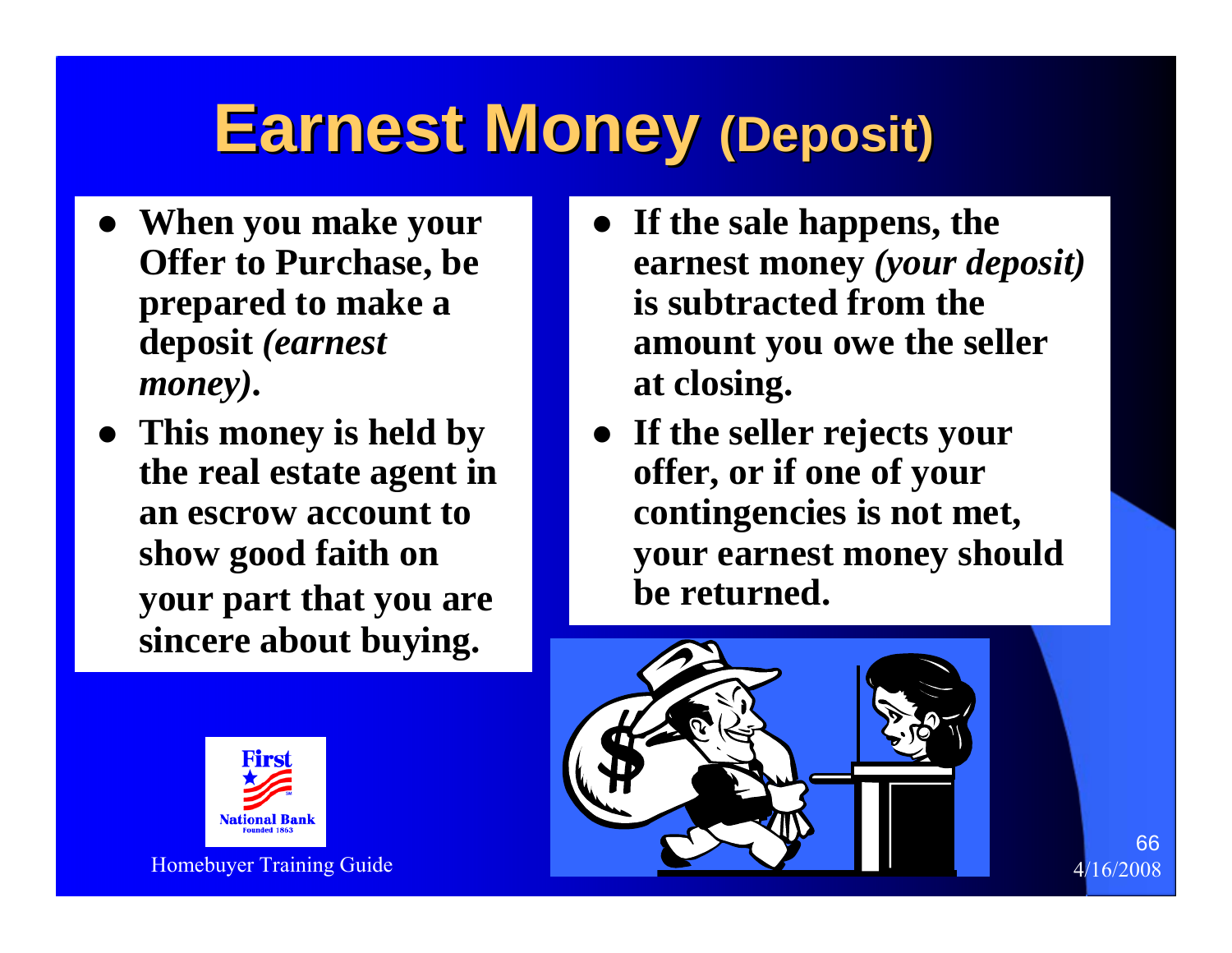### **Counteroffers Counteroffers**

- The seller has the option to accept your offer, or reject it and make a *counteroffer*.
- For example, the seller may *counter* with a sales price somewhere between the amount they were asking for and the amount you actually offered.
- They may want to change or delete some of your contingencies.
- If you receive a *counteroffer*, you have the option to accept or reject it – or make another *counteroffer*.